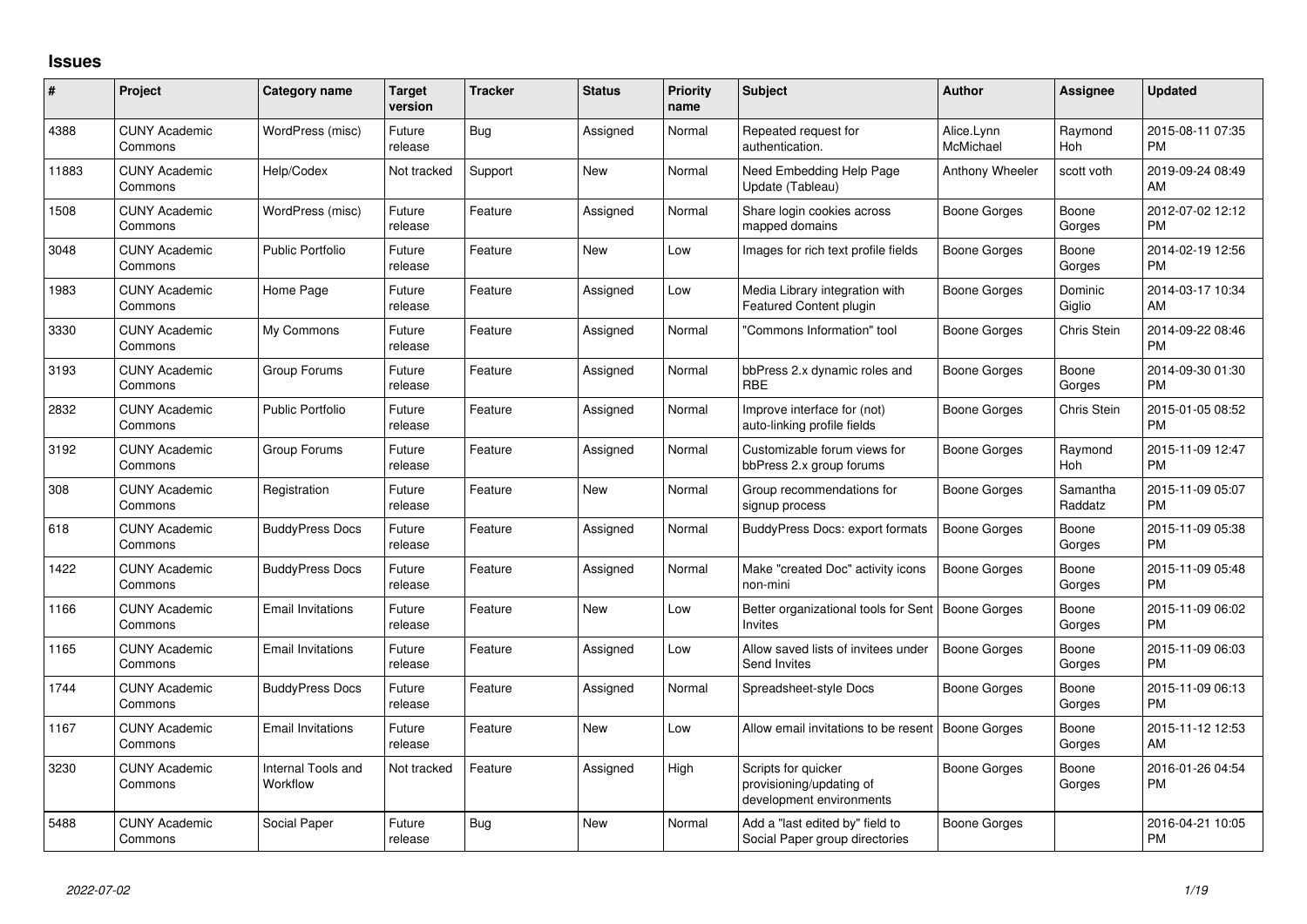| #     | Project                         | <b>Category name</b>     | <b>Target</b><br>version | Tracker    | <b>Status</b> | <b>Priority</b><br>name | <b>Subject</b>                                                                                               | Author              | Assignee          | <b>Updated</b>                |
|-------|---------------------------------|--------------------------|--------------------------|------------|---------------|-------------------------|--------------------------------------------------------------------------------------------------------------|---------------------|-------------------|-------------------------------|
| 5489  | <b>CUNY Academic</b><br>Commons | Social Paper             | Future<br>release        | Feature    | <b>New</b>    | Normal                  | Asc/desc sorting for Social Paper<br>directories                                                             | <b>Boone Gorges</b> |                   | 2016-04-21 10:06<br><b>PM</b> |
| 1417  | <b>CUNY Academic</b><br>Commons | <b>BuddyPress Docs</b>   | Future<br>release        | Feature    | Assigned      | Low                     | Bulk actions for BuddyPress Docs                                                                             | <b>Boone Gorges</b> | Boone<br>Gorges   | 2016-10-17 10:41<br><b>PM</b> |
| 6332  | <b>CUNY Academic</b><br>Commons | WordPress (misc)         | Future<br>release        | Feature    | <b>New</b>    | Normal                  | Allow uploaded files to be marked<br>as private in an ad hoc way                                             | <b>Boone Gorges</b> |                   | 2016-10-17 11:41<br><b>PM</b> |
| 5234  | <b>CUNY Academic</b><br>Commons | Membership               | Future<br>release        | Feature    | Assigned      | Normal                  | Write Unconfirmed patch for WP                                                                               | <b>Boone Gorges</b> | Boone<br>Gorges   | 2016-10-24 11:18<br>AM        |
| 1423  | <b>CUNY Academic</b><br>Commons | BuddyPress (misc)        | Future<br>release        | Feature    | Assigned      | Low                     | Show an avatar for pingback<br>comment activity items                                                        | <b>Boone Gorges</b> | <b>Tahir Butt</b> | 2016-10-24 12:03<br><b>PM</b> |
| 6749  | <b>CUNY Academic</b><br>Commons | Events                   | Future<br>release        | Bug        | New           | Low                     | BPEO iCal request can trigger<br>very large number of DB queries                                             | <b>Boone Gorges</b> | Raymond<br>Hoh    | 2016-11-15 10:09<br><b>PM</b> |
| 4481  | <b>CUNY Academic</b><br>Commons | Events                   | Future<br>release        | Feature    | <b>New</b>    | Normal                  | Group admins/mods should have<br>the ability to unlink an event from<br>the group                            | Boone Gorges        | Boone<br>Gorges   | 2017-04-24 03:53<br><b>PM</b> |
| 3580  | <b>CUNY Academic</b><br>Commons | Group Blogs              | Future<br>release        | Feature    | <b>New</b>    | Normal                  | Multiple blogs per group                                                                                     | <b>Boone Gorges</b> | Boone<br>Gorges   | 2018-02-20 02:02<br><b>PM</b> |
| 7022  | <b>CUNY Academic</b><br>Commons | Announcements            | Future<br>release        | Bug        | <b>New</b>    | Normal                  | Sitewide announcements should<br>be displayed on, and dismissable<br>from, mapped domains                    | <b>Boone Gorges</b> | Boone<br>Gorges   | 2018-03-22 10:18<br>AM        |
| 7663  | <b>CUNY Academic</b><br>Commons | Social Paper             | Future<br>release        | Bug        | <b>New</b>    | Normal                  | Social Paper notifications not<br>formatted correctly on secondary<br>sites                                  | <b>Boone Gorges</b> | Boone<br>Gorges   | 2018-04-16 03:52<br><b>PM</b> |
| 9926  | <b>CUNY Academic</b><br>Commons | <b>WordPress Plugins</b> | Future<br>release        | <b>Bug</b> | <b>New</b>    | Normal                  | twitter-mentions-as-comments<br>cron jobs can run long                                                       | <b>Boone Gorges</b> | Boone<br>Gorges   | 2018-10-24 12:34<br><b>PM</b> |
| 10794 | <b>CUNY Academic</b><br>Commons | Performance              | Not tracked              | Bug        | <b>New</b>    | Normal                  | Memcached connection<br>occasionally breaks                                                                  | <b>Boone Gorges</b> | Boone<br>Gorges   | 2018-12-06 03:30<br><b>PM</b> |
| 11024 | <b>CUNY Academic</b><br>Commons | WordPress (misc)         | Future<br>release        | Bug        | New           | Normal                  | Subsites should not show "you<br>should update your .htaccess<br>now" notice after permalink setting<br>save | <b>Boone Gorges</b> |                   | 2019-01-28 01:35<br><b>PM</b> |
| 9720  | <b>CUNY Academic</b><br>Commons | Authentication           | Future<br>release        | Feature    | <b>New</b>    | Normal                  | The Commons should be an<br>oAuth provider                                                                   | Boone Gorges        |                   | 2019-03-01 02:04<br><b>PM</b> |
| 4635  | <b>CUNY Academic</b><br>Commons | Authentication           | Future<br>release        | Feature    | New           | Normal                  | Allow non-WP authentication                                                                                  | <b>Boone Gorges</b> | Sonja Leix        | 2019-03-01 02:05<br>PM        |
| 11392 | <b>CUNY Academic</b><br>Commons |                          | Future<br>release        | Bug        | New           | Normal                  | Migrate users away from<br><b>StatPress</b>                                                                  | <b>Boone Gorges</b> |                   | 2019-04-23 03:53<br><b>PM</b> |
| 11834 | <b>CUNY Academic</b><br>Commons | Group Files              | Future<br>release        | Feature    | New           | Normal                  | Improved tools for managing<br>group file folders                                                            | Boone Gorges        | Sonja Leix        | 2019-09-06 03:55<br><b>PM</b> |
| 11517 | <b>CUNY Academic</b><br>Commons |                          | Not tracked              | Feature    | Assigned      | Normal                  | wp-accessibility plugin should not<br>strip 'target="_blank"' by default                                     | Boone Gorges        | Laurie Hurson     | 2019-09-24 09:57<br>AM        |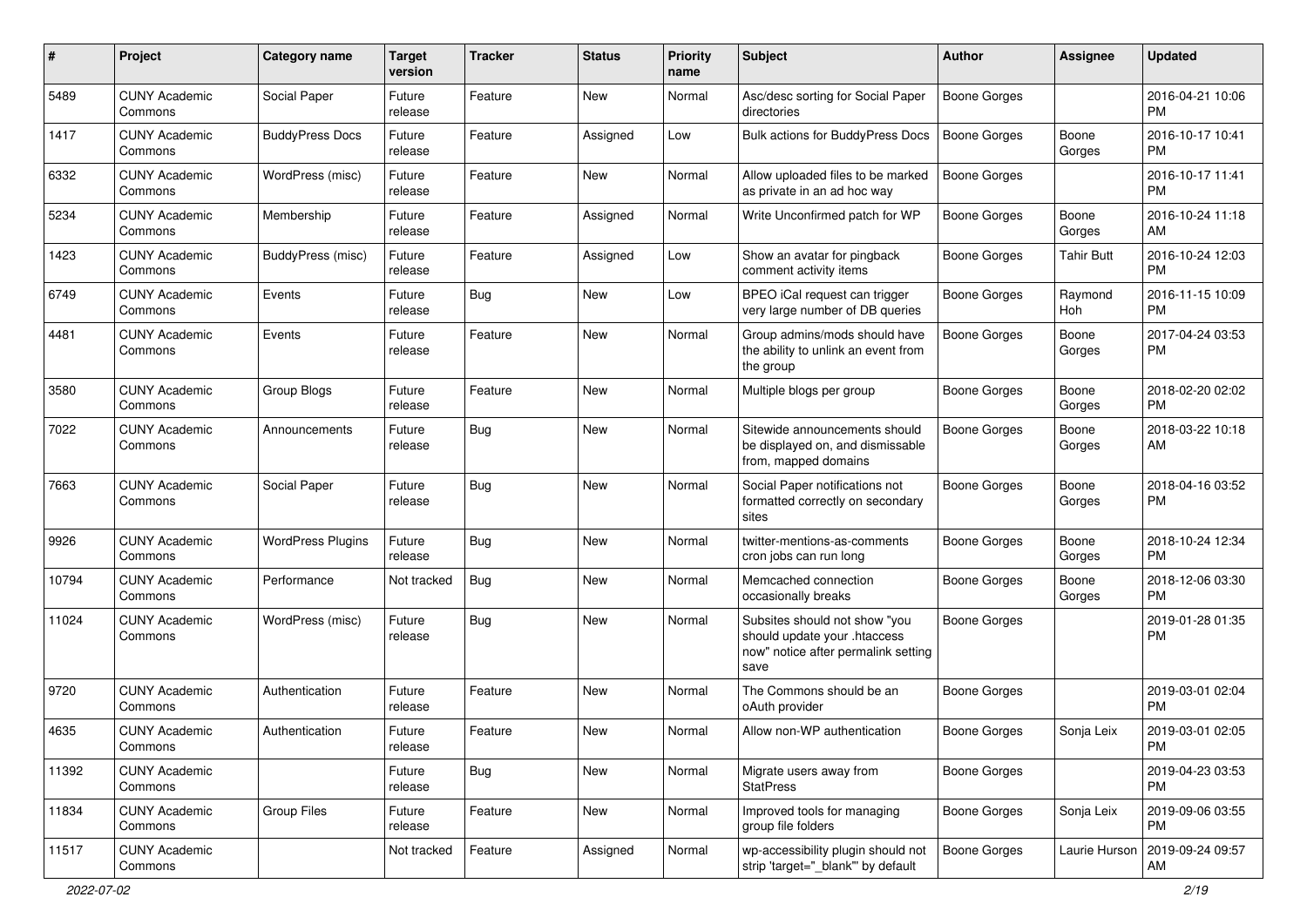| #     | Project                         | <b>Category name</b>           | <b>Target</b><br>version | <b>Tracker</b> | <b>Status</b>        | <b>Priority</b><br>name | <b>Subject</b>                                                                             | <b>Author</b> | Assignee        | <b>Updated</b>                |
|-------|---------------------------------|--------------------------------|--------------------------|----------------|----------------------|-------------------------|--------------------------------------------------------------------------------------------|---------------|-----------------|-------------------------------|
| 11945 | <b>CUNY Academic</b><br>Commons | Reckoning                      | Future<br>release        | Feature        | Reporter<br>Feedback | Normal                  | Add Comments bubble to<br>Reckoning views                                                  | Boone Gorges  | Boone<br>Gorges | 2019-11-12 05:14<br><b>PM</b> |
| 12091 | <b>CUNY Academic</b><br>Commons | <b>Group Files</b>             | Future<br>release        | Feature        | New                  | Normal                  | Improved pre-upload file validation<br>for bp-group-documents                              | Boone Gorges  | Boone<br>Gorges | 2019-11-14 01:21<br>PM        |
| 12911 | <b>CUNY Academic</b><br>Commons |                                | Not tracked              | Feature        | New                  | Normal                  | Block access to xmlrpc.php based<br>on User-Agent                                          | Boone Gorges  | Boone<br>Gorges | 2020-06-09 05:12<br><b>PM</b> |
| 13048 | <b>CUNY Academic</b><br>Commons | Shortcodes and<br>embeds       | Future<br>release        | Feature        | <b>New</b>           | Normal                  | Jupyter Notebooks support                                                                  | Boone Gorges  |                 | 2020-07-14 11:46<br>AM        |
| 3002  | <b>CUNY Academic</b><br>Commons | Search                         | Future<br>release        | Feature        | Assigned             | Normal                  | Overhaul CAC search by using<br>external search appliance                                  | Boone Gorges  | Boone<br>Gorges | 2020-07-15 03:05<br>PM.       |
| 12436 | <b>CUNY Academic</b><br>Commons |                                | Not tracked              | Bug            | Assigned             | Normal                  | Nightly system downtime                                                                    | Boone Gorges  |                 | 2020-08-01 09:30<br>AM        |
| 13466 | <b>CUNY Academic</b><br>Commons | Cavalcade                      | Future<br>release        | Feature        | New                  | Normal                  | Automated cleanup for duplicate<br>Cavalcade tasks                                         | Boone Gorges  | Boone<br>Gorges | 2020-10-13 05:24<br><b>PM</b> |
| 12042 | <b>CUNY Academic</b><br>Commons | <b>Email Notifications</b>     | Future<br>release        | Feature        | New                  | Normal                  | Improved error logging for BPGES<br>send queue                                             | Boone Gorges  | Boone<br>Gorges | 2021-11-19 12:25<br>PM.       |
| 13358 | <b>CUNY Academic</b><br>Commons | Group Forums                   | Future<br>release        | Feature        | New                  | Normal                  | Improved UI for group forum<br>threading settings                                          | Boone Gorges  | Raymond<br>Hoh  | 2021-11-19 12:27<br><b>PM</b> |
| 14309 | <b>CUNY Academic</b><br>Commons | Group Library                  | Future<br>release        | Feature        | <b>New</b>           | Normal                  | Better handling of<br>bp_group_document file download<br>attempts when file is not present | Boone Gorges  | Boone<br>Gorges | 2021-11-19 12:28<br>PM        |
| 13331 | <b>CUNY Academic</b><br>Commons | Site cloning                   | Future<br>release        | Bug            | New                  | Normal                  | Combine Site Template and Clone<br>operations                                              | Boone Gorges  | Jeremy Felt     | 2021-11-19 12:39<br><b>PM</b> |
| 13835 | <b>CUNY Academic</b><br>Commons | WordPress (misc)               | Future<br>release        | Feature        | <b>New</b>           | Normal                  | Allow OneSearch widget to have<br>'CUNY' as campus                                         | Boone Gorges  | Boone<br>Gorges | 2021-11-19 12:39<br><b>PM</b> |
| 14987 | <b>CUNY Academic</b><br>Commons | <b>WordPress Plugins</b>       | Future<br>release        | <b>Bug</b>     | <b>New</b>           | Normal                  | Elementor update causes<br>database freeze-up                                              | Boone Gorges  | Boone<br>Gorges | 2021-11-29 12:02<br><b>PM</b> |
| 14184 | <b>CUNY Academic</b><br>Commons | Public Portfolio               | Future<br>release        | Feature        | New                  | Normal                  | Centralized mechanism for storing<br>Campus affiliations                                   | Boone Gorges  | Boone<br>Gorges | 2022-01-04 11:35<br>AM        |
| 10380 | <b>CUNY Academic</b><br>Commons | WordPress (misc)               | Future<br>release        | Feature        | In Progress          | Normal                  | Remove blacklisted plugins                                                                 | Boone Gorges  |                 | 2022-04-26 12:00<br><b>PM</b> |
| 16092 | <b>CUNY Academic</b><br>Commons |                                | Future<br>release        | Feature        | Hold                 | Normal                  | Don't show main site in Site<br>search results                                             | Boone Gorges  | Boone<br>Gorges | 2022-05-17 03:12<br><b>PM</b> |
| 15883 | <b>CUNY Academic</b><br>Commons |                                | 2.1.0                    | Feature        | New                  | Normal                  | Release BPGES update                                                                       | Boone Gorges  | Boone<br>Gorges | 2022-05-26 10:39<br><b>AM</b> |
| 15194 | <b>CUNY Academic</b><br>Commons | Internal Tools and<br>Workflow | 2.1.0                    | Feature        | <b>New</b>           | Normal                  | PHPCS sniff for un-restored<br>switch_to_blog() calls                                      | Boone Gorges  | Jeremy Felt     | 2022-05-26 10:45<br>AM        |
| 10580 | <b>CUNY Academic</b><br>Commons | Information<br>Architecture    | Future<br>release        | Design/UX      | <b>New</b>           | Normal                  | Primary nav item review                                                                    | Boone Gorges  | Sara Cannon     | 2022-06-28 01:29<br>PM        |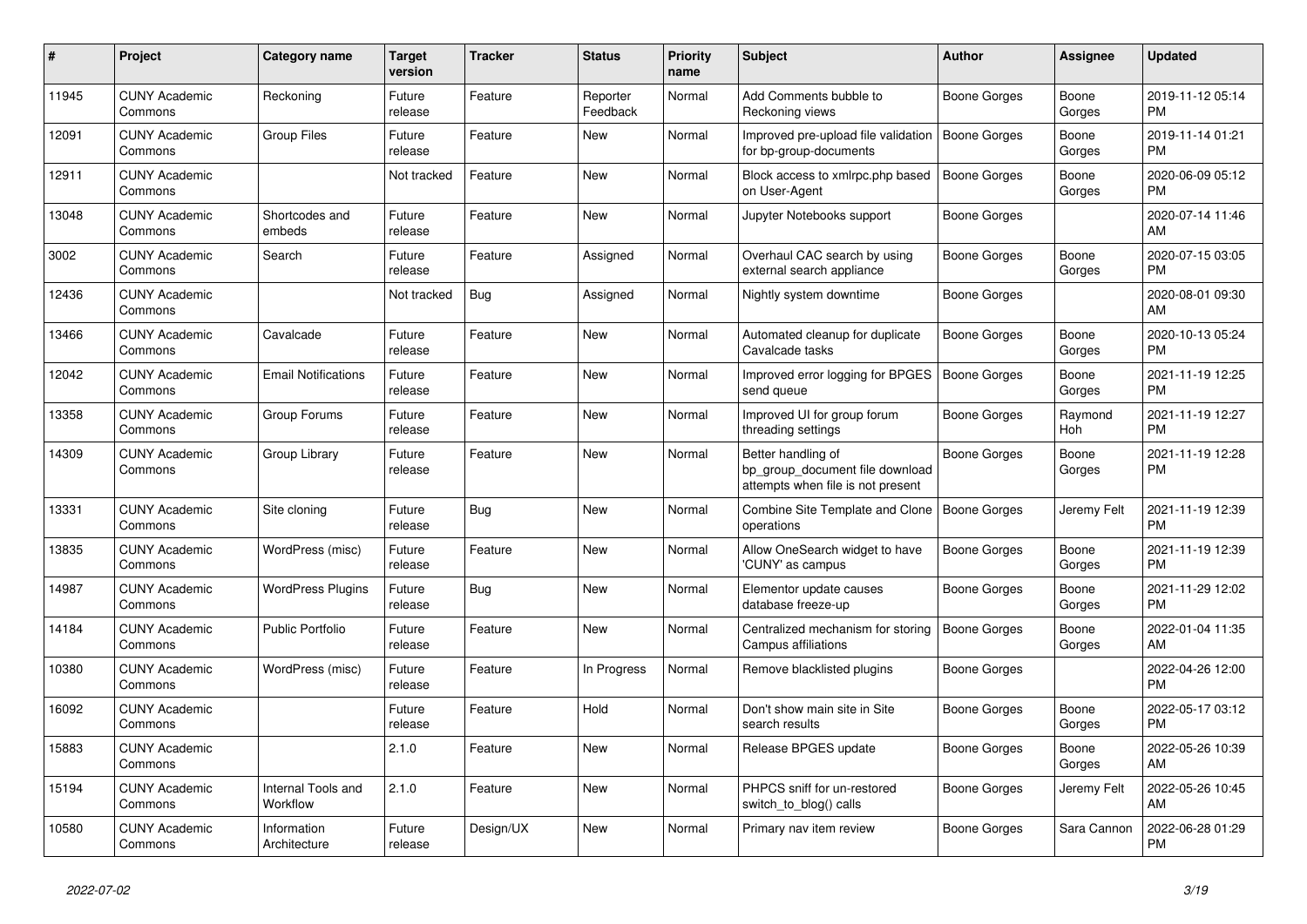| $\#$  | Project                                                          | <b>Category name</b>                  | <b>Target</b><br>version | <b>Tracker</b> | <b>Status</b>        | <b>Priority</b><br>name | <b>Subject</b>                                                   | <b>Author</b>      | Assignee            | <b>Updated</b>                |
|-------|------------------------------------------------------------------|---------------------------------------|--------------------------|----------------|----------------------|-------------------------|------------------------------------------------------------------|--------------------|---------------------|-------------------------------|
| 13891 | <b>CUNY Academic</b><br>Commons                                  | <b>Internal Tools and</b><br>Workflow | 2.1.0                    | Feature        | <b>New</b>           | Normal                  | Migrate automated linting to<br>GitHub Actions                   | Boone Gorges       | Jeremy Felt         | 2022-06-29 11:13<br>AM        |
| 1460  | <b>CUNY Academic</b><br>Commons                                  | Analytics                             | Future<br>release        | Feature        | Assigned             | Normal                  | <b>Update System Report</b>                                      | <b>Brian Foote</b> | Boone<br>Gorges     | 2015-11-09 06:13<br><b>PM</b> |
| 860   | <b>CUNY Academic</b><br>Commons                                  | Design                                | Future<br>release        | Design/UX      | Assigned             | Normal                  | <b>Standardize Button Treatment</b><br><b>Across the Commons</b> | Chris Stein        | Chris Stein         | 2014-05-01 09:45<br>AM        |
| 3059  | <b>CUNY Academic</b><br>Commons                                  | Group Forums                          | Future<br>release        | Design/UX      | <b>New</b>           | Normal                  | Forum Post Permissable Content<br><b>Explanatory Text</b>        | Chris Stein        | Chris Stein         | 2015-04-02 11:27<br>AM        |
| 3565  | <b>CUNY Academic</b><br>Commons                                  | My Commons                            | Not tracked              | Documentation  | New                  | Normal                  | Load Newest inconsistencies                                      | Chris Stein        | scott voth          | 2015-11-09 01:16<br><b>PM</b> |
| 2666  | <b>CUNY Academic</b><br>Commons                                  | About page                            | Not tracked              | Documentation  | Assigned             | Normal                  | <b>Update About Text</b>                                         | Chris Stein        | Luke Waltzer        | 2016-03-04 11:19<br>AM        |
| 2881  | <b>CUNY Academic</b><br>Commons                                  | <b>Public Portfolio</b>               | Future<br>release        | Feature        | Assigned             | Normal                  | Redesign the UX for Profiles                                     | Chris Stein        | Chris Stein         | 2016-10-13 12:45<br><b>PM</b> |
| 13370 | <b>CUNY Academic</b><br>Commons                                  | Group Library                         | Future<br>release        | Feature        | <b>New</b>           | Normal                  | Library bulk deletion and folder<br>editing                      | Colin McDonald     | Boone<br>Gorges     | 2020-10-13 10:41<br>AM        |
| 13199 | <b>CUNY Academic</b><br>Commons                                  | Group Forums                          | Future<br>release        | Feature        | <b>New</b>           | Normal                  | Favoring Groups over bbPress<br>plugin                           | Colin McDonald     | Colin<br>McDonald   | 2021-11-19 12:28<br><b>PM</b> |
| 15210 | <b>CUNY Academic</b><br>Commons                                  | Analytics                             | Not tracked              | Design/UX      | New                  | Normal                  | Google Analytics improvements                                    | Colin McDonald     | Boone<br>Gorges     | 2022-05-24 10:47<br>AM        |
| 9729  | <b>CUNY Academic</b><br>Commons                                  | <b>SEO</b>                            | Not tracked              | Support        | <b>New</b>           | Normal                  | 503 Errors showing on<br>newlaborforum.cuny.edu                  | Diane Krauthamer   | Raymond<br>Hoh      | 2018-05-22 04:48<br><b>PM</b> |
| 3615  | <b>CUNY Academic</b><br>Commons                                  | Redmine                               | Not tracked              | Feature        | New                  | Low                     | Create Redmine issues via email                                  | Dominic Giglio     | Boone<br>Gorges     | 2017-11-16 11:36<br>AM        |
| 11968 | JustPublics@365<br>MediaCamp                                     |                                       |                          | Feature        | New                  | Normal                  | Nanoscience Retractable Display<br>Unit                          | Donald Cherry      | Bonnie<br>Eissner   | 2021-02-19 08:50<br>AM        |
| 12062 | AD/O365 Transition<br>from NonMatric to<br>Matriculated Students |                                       |                          | Feature        | In Progress          | Normal                  | create solution and console<br>project                           | Emilio Rodriguez   | Emilio<br>Rodriguez | 2019-11-12 03:56<br><b>PM</b> |
| 13457 | <b>CUNY Academic</b><br>Commons                                  | Group Forums                          | 2.0.3                    | <b>Bug</b>     | <b>New</b>           | High                    | Forum post not sending<br>notifications                          | Filipa Calado      | Raymond<br>Hoh      | 2022-06-29 11:32<br>AM        |
| 11545 | <b>CUNY Academic</b><br>Commons                                  | <b>WordPress Plugins</b>              | Not tracked              | Support        | <b>New</b>           | Normal                  | Twitter searches in WordPress                                    | Gina Cherry        | Matt Gold           | 2019-09-23 01:03<br><b>PM</b> |
| 12004 | <b>CUNY Academic</b><br>Commons                                  |                                       | Not tracked              | Support        | Reporter<br>Feedback | Normal                  | Notifications for spam blog<br>comments                          | Gina Cherry        | Raymond<br>Hoh      | 2019-11-01 12:05<br><b>PM</b> |
| 14842 | <b>CUNY Academic</b><br>Commons                                  |                                       | Not tracked              | Support        | Reporter<br>Feedback | Normal                  | Question about widgets and block<br>editor                       | Gina Cherry        |                     | 2021-10-06 03:01<br><b>PM</b> |
| 11649 | <b>CUNY Academic</b><br>Commons                                  | <b>WordPress Plugins</b>              | 2.0.3                    | Bug            | In Progress          | Normal                  | CC license displayed on every<br>page                            | Gina Cherry        | Raymond<br>Hoh      | 2022-06-29 11:32<br>AM        |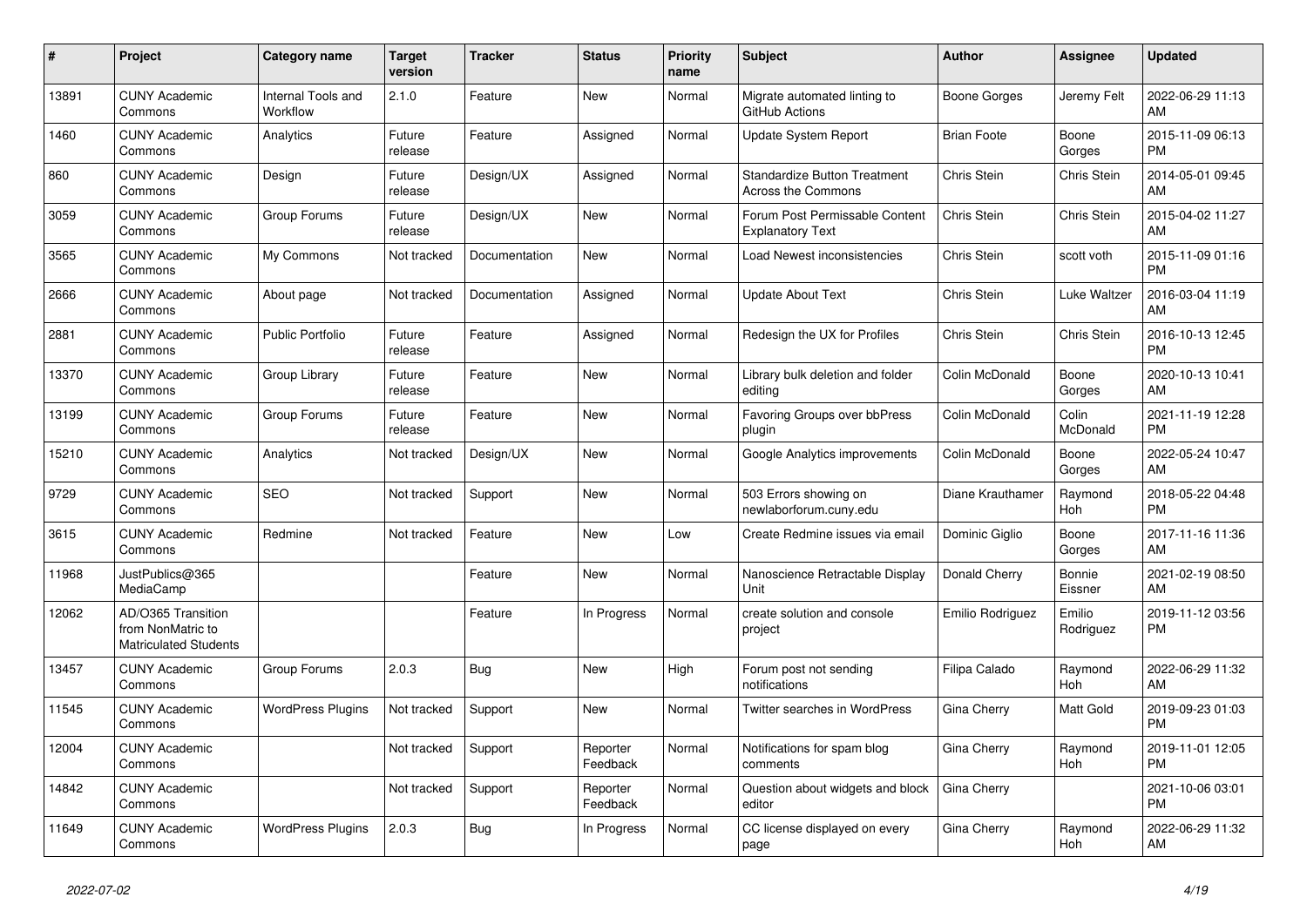| $\vert$ # | Project                         | Category name            | <b>Target</b><br>version | <b>Tracker</b> | <b>Status</b>        | <b>Priority</b><br>name | <b>Subject</b>                                                               | <b>Author</b> | Assignee            | <b>Updated</b>                |
|-----------|---------------------------------|--------------------------|--------------------------|----------------|----------------------|-------------------------|------------------------------------------------------------------------------|---------------|---------------------|-------------------------------|
| 3473      | <b>CUNY Academic</b><br>Commons | User Experience          | Future<br>release        | Feature        | Assigned             | Normal                  | Commons profile: Add help info<br>about "Positions" replacing "title"        | Keith Miyake  | Samantha<br>Raddatz | 2015-11-09 02:28<br><b>PM</b> |
| 6755      | <b>CUNY Academic</b><br>Commons | WordPress (misc)         | Future<br>release        | Bug            | <b>New</b>           | Normal                  | Cannot Deactivate Plugin                                                     | Laura Kane    |                     | 2016-11-16 01:12<br><b>PM</b> |
| 9289      | <b>CUNY Academic</b><br>Commons | <b>WordPress Plugins</b> | Future<br>release        | Bug            | Reporter<br>Feedback | Normal                  | Email Users Plugin                                                           | Laurie Hurson | Boone<br>Gorges     | 2018-10-24 12:34<br><b>PM</b> |
| 11131     | <b>CUNY Academic</b><br>Commons |                          | Future<br>release        | Feature        | Reporter<br>Feedback | Normal                  | <b>Image Annotation Plugins</b>                                              | Laurie Hurson |                     | 2019-02-26 11:33<br>AM        |
| 11415     | <b>CUNY Academic</b><br>Commons | <b>WordPress Plugins</b> | Not tracked              | Bug            | Reporter<br>Feedback | Normal                  | <b>Blog Subscriptions in Jetpack</b>                                         | Laurie Hurson |                     | 2019-05-14 10:34<br>AM        |
| 11879     | <b>CUNY Academic</b><br>Commons |                          | Not tracked              | Bug            | <b>New</b>           | Normal                  | Hypothesis comments appearing<br>on multiple, different pdfs across<br>blogs | Laurie Hurson | Laurie Hurson       | 2019-09-19 02:39<br><b>PM</b> |
| 11789     | <b>CUNY Academic</b><br>Commons | Courses                  | Future<br>release        | Feature        | <b>New</b>           | Normal                  | Ability to remove item from<br>Courses list                                  | Laurie Hurson | Sonja Leix          | 2019-09-24 12:28<br><b>PM</b> |
| 12328     | <b>CUNY Academic</b><br>Commons |                          | Not tracked              | Support        | <b>New</b>           | Normal                  | Sign up Code for Non-CUNY<br>Faculty                                         | Laurie Hurson |                     | 2020-01-28 10:25<br>AM        |
| 12438     | <b>CUNY Academic</b><br>Commons | Courses                  | Not tracked              | Bug            | <b>New</b>           | Normal                  | Site appearing twice                                                         | Laurie Hurson | Boone<br>Gorges     | 2020-02-18 01:34<br><b>PM</b> |
| 12484     | <b>CUNY Academic</b><br>Commons |                          | Not tracked              | Support        | Reporter<br>Feedback | Normal                  | Sign up Code for COIL Course<br>starting in March                            | Laurie Hurson | Matt Gold           | 2020-03-02 02:26<br><b>PM</b> |
| 12446     | <b>CUNY Academic</b><br>Commons | Groups (misc)            | Future<br>release        | Feature        | Reporter<br>Feedback | Normal                  | Toggle default site to group forum<br>posting                                | Laurie Hurson | Laurie Hurson       | 2020-03-10 11:57<br>AM        |
| 14475     | <b>CUNY Academic</b><br>Commons |                          | Not tracked              | Publicity      | <b>New</b>           | Normal                  | <b>OER Showcase Page</b>                                                     | Laurie Hurson | Laurie Hurson       | 2021-09-14 10:46<br>AM        |
| 14538     | <b>CUNY Academic</b><br>Commons |                          | Not tracked              | Support        | Reporter<br>Feedback | Normal                  | <b>Weebly To Commons</b>                                                     | Laurie Hurson |                     | 2021-09-14 10:47<br>AM        |
| 14936     | <b>CUNY Academic</b><br>Commons |                          |                          | Bug            | <b>New</b>           | Normal                  | Commons websites blocked by<br>SPS campus network                            | Laurie Hurson |                     | 2021-11-03 03:57<br><b>PM</b> |
| 14940     | <b>CUNY Academic</b><br>Commons |                          |                          | Bug            | <b>New</b>           | Normal                  | Discrepancy between Commons<br>profile "sites" and actual # of sites         | Laurie Hurson |                     | 2021-11-08 11:09<br>AM        |
| 13650     | <b>CUNY Academic</b><br>Commons | Group Library            | Future<br>release        | Feature        | <b>New</b>           | Normal                  | Forum Attachments in Group<br>Library                                        | Laurie Hurson |                     | 2021-11-19 12:30<br><b>PM</b> |
| 14504     | <b>CUNY Academic</b><br>Commons |                          | Not tracked              | Publicity      | Reporter<br>Feedback | Normal                  | Adding showcases to home page<br>menu                                        | Laurie Hurson | Boone<br>Gorges     | 2022-01-19 03:26<br><b>PM</b> |
| 15176     | <b>CUNY Academic</b><br>Commons |                          | Not tracked              | Support        | Reporter<br>Feedback | Normal                  | Archiving Q Writing & Old<br>Wordpress Sites on the Commons                  | Laurie Hurson |                     | 2022-02-08 10:28<br>AM        |
| 15757     | <b>CUNY Academic</b><br>Commons |                          |                          | <b>Bug</b>     | <b>New</b>           | Normal                  | Members # do not match                                                       | Laurie Hurson |                     | 2022-03-30 04:52<br><b>PM</b> |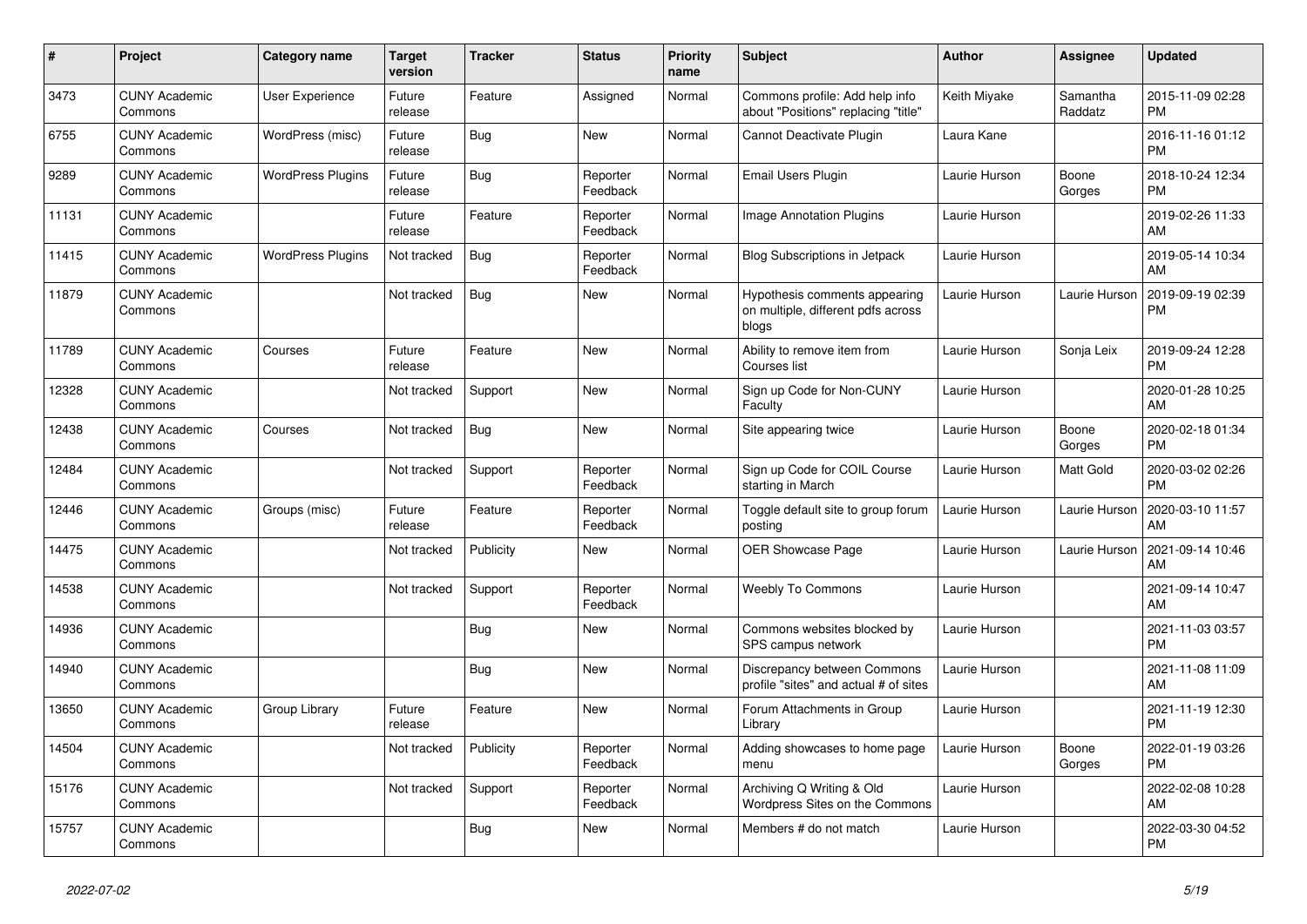| #     | Project                         | <b>Category name</b>      | Target<br>version | <b>Tracker</b> | <b>Status</b>        | Priority<br>name | <b>Subject</b>                                              | <b>Author</b> | <b>Assignee</b>     | <b>Updated</b>                |
|-------|---------------------------------|---------------------------|-------------------|----------------|----------------------|------------------|-------------------------------------------------------------|---------------|---------------------|-------------------------------|
| 15923 | <b>CUNY Academic</b><br>Commons |                           | Not tracked       | Feature        | Reporter<br>Feedback | Normal           | <b>Bellows Plugin Adjustments</b>                           | Laurie Hurson |                     | 2022-04-20 10:10<br>AM        |
| 11843 | <b>CUNY Academic</b><br>Commons | WordPress (misc)          | Future<br>release | Design/UX      | New                  | Normal           | Tweaking the Gutenberg Editor<br>Interface                  | Laurie Hurson |                     | 2022-04-26 12:00<br><b>PM</b> |
| 14787 | <b>CUNY Academic</b><br>Commons | Plugin Packages           | Future<br>release | Feature        | <b>New</b>           | Normal           | Creating a "Design" plugin<br>package                       | Laurie Hurson | scott voth          | 2022-04-27 04:56<br><b>PM</b> |
| 12121 | <b>CUNY Academic</b><br>Commons | <b>WordPress Plugins</b>  | 2.0.3             | Feature        | Reporter<br>Feedback | Normal           | Embedding H5P Iframes on<br><b>Commons Site</b>             | Laurie Hurson | Boone<br>Gorges     | 2022-06-29 11:32<br><b>AM</b> |
| 15613 | <b>CUNY Academic</b><br>Commons |                           | 2.0.3             | Feature        | Reporter<br>Feedback | Normal           | Adding "Passster" plugin                                    | Laurie Hurson |                     | 2022-06-29 11:32<br>AM        |
| 16199 | <b>CUNY Academic</b><br>Commons | <b>Directories</b>        | 2.0.3             | <b>Bug</b>     | <b>New</b>           | Normal           | Removed "Semester" Filter from<br><b>Courses Directory</b>  | Laurie Hurson | Boone<br>Gorges     | 2022-06-29 11:32<br><b>AM</b> |
| 9060  | <b>CUNY Academic</b><br>Commons | Commons In A Box          | Not tracked       | Bug            | Hold                 | Normal           | Problems with CBox image library<br>/ upload                | Lisa Rhody    | Raymond<br>Hoh      | 2018-01-10 03:26<br><b>PM</b> |
| 2325  | <b>CUNY Academic</b><br>Commons | BuddyPress (misc)         | Future<br>release | Feature        | Assigned             | Low              | Profile should have separate fields<br>for first/last names | local admin   | Boone<br>Gorges     | 2015-11-09 06:09<br><b>PM</b> |
| 2610  | <b>CUNY Academic</b><br>Commons | Group Invitations         | Future<br>release | Feature        | Assigned             | Low              | Request: Custom invitation<br>message to group invites      | local admin   | Boone<br>Gorges     | 2015-11-09 06:13<br><b>PM</b> |
| 2175  | <b>CUNY Academic</b><br>Commons | WordPress (misc)          | Not tracked       | Support        | Assigned             | Normal           | Subscibe 2 vs. Jetpack<br>subscription options              | local admin   | Matt Gold           | 2016-01-26 04:58<br><b>PM</b> |
| 2612  | <b>CUNY Academic</b><br>Commons |                           | Not tracked       | Publicity      | Assigned             | Normal           | Pinterest site for the Commons                              | local admin   | Sarah<br>Morgano    | 2016-03-04 11:19<br>AM        |
| 5225  | <b>CUNY Academic</b><br>Commons | Registration              | Future<br>release | Feature        | Assigned             | Normal           | On-boarding Issues                                          | Luke Waltzer  | Samantha<br>Raddatz | 2016-02-12 02:58<br><b>PM</b> |
| 5317  | <b>CUNY Academic</b><br>Commons | Group Blogs               | Not tracked       | <b>Bug</b>     | Reporter<br>Feedback | Normal           | Notifications of New Post Didn't<br>Come                    | Luke Waltzer  | Samantha<br>Raddatz | 2016-03-21 10:41<br><b>PM</b> |
| 5268  | <b>CUNY Academic</b><br>Commons | Group Forums              | Future<br>release | Bug            | Assigned             | Normal           | Long-time to post to multiple<br>groups                     | Luke Waltzer  | Daniel Jones        | 2016-09-07 06:31<br><b>PM</b> |
| 6078  | <b>CUNY Academic</b><br>Commons | <b>Blogs (BuddyPress)</b> | Future<br>release | Feature        | New                  | Normal           | <b>Explore Adding Network Blog</b><br>Metadata Plugin       | Luke Waltzer  | Luke Waltzer        | 2016-10-11 10:29<br><b>PM</b> |
| 6389  | <b>CUNY Academic</b><br>Commons | <b>BuddyPress Docs</b>    | Future<br>release | Feature        | New                  | Low              | Make Discussion Area Visible<br>When Editing a Doc          | Luke Waltzer  | Boone<br>Gorges     | 2016-10-21 04:16<br><b>PM</b> |
| 6392  | <b>CUNY Academic</b><br>Commons | Group Forums              | Future<br>release | Design/UX      | Assigned             | Low              | Composition/Preview Panes in<br>Forum Posts                 | Luke Waltzer  | Paige Dupont        | 2016-10-21 04:26<br><b>PM</b> |
| 6644  | <b>CUNY Academic</b><br>Commons |                           | Not tracked       | Bug            | Reporter<br>Feedback | High             | White Screen at Login Pge                                   | Luke Waltzer  | Raymond<br>Hoh      | 2016-11-21 10:34<br><b>PM</b> |
| 7624  | <b>CUNY Academic</b><br>Commons | BuddyPress (misc)         | Future<br>release | Design/UX      | <b>New</b>           | Normal           | <b>BP Notifications</b>                                     | Luke Waltzer  | Paige Dupont        | 2017-02-08 10:43<br>PM        |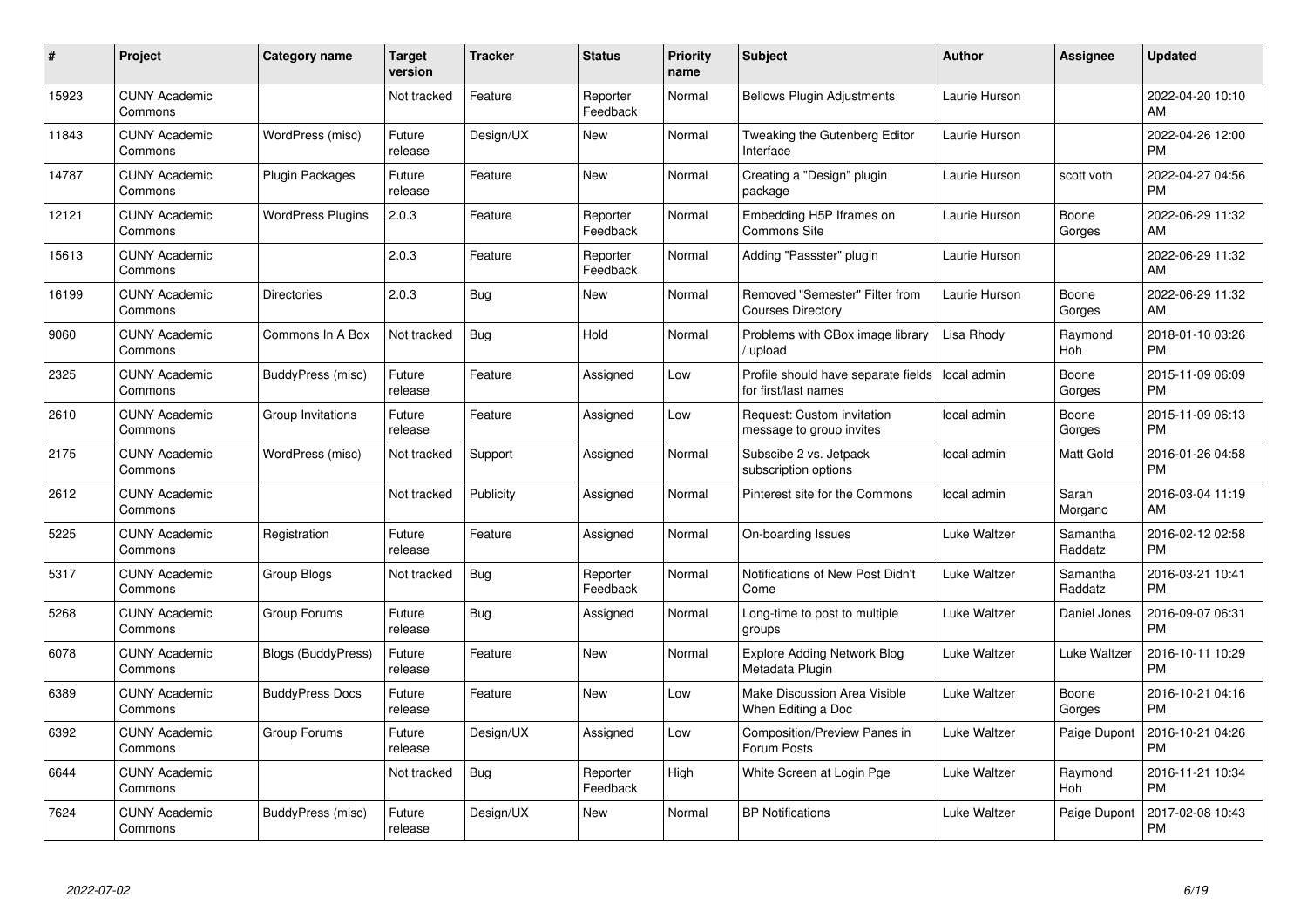| #     | Project                         | <b>Category name</b>      | <b>Target</b><br>version | <b>Tracker</b> | <b>Status</b>        | Priority<br>name | <b>Subject</b>                                                                                                                                        | Author          | <b>Assignee</b>     | <b>Updated</b>                |
|-------|---------------------------------|---------------------------|--------------------------|----------------|----------------------|------------------|-------------------------------------------------------------------------------------------------------------------------------------------------------|-----------------|---------------------|-------------------------------|
| 6356  | <b>CUNY Academic</b><br>Commons | <b>WordPress Plugins</b>  | Future<br>release        | <b>Bug</b>     | Reporter<br>Feedback | Low              | Should Subscribe2 be<br>deprecated?                                                                                                                   | Luke Waltzer    |                     | 2017-03-20 12:20<br><b>PM</b> |
| 7928  | <b>CUNY Academic</b><br>Commons | Group Forums              | Not tracked              | Bug            | New                  | Normal           | Duplicate Forum post                                                                                                                                  | Luke Waltzer    | Raymond<br>Hoh      | 2017-04-11 09:27<br><b>PM</b> |
| 9211  | <b>CUNY Academic</b><br>Commons | <b>WordPress Plugins</b>  | Future<br>release        | Support        | Reporter<br>Feedback | Normal           | Auto-Role Setting in Forum Plugin<br>Causing Some Confusion                                                                                           | Luke Waltzer    | Boone<br>Gorges     | 2018-03-13 11:44<br>AM        |
| 7981  | <b>CUNY Academic</b><br>Commons | Social Paper              | Future<br>release        | Bug            | New                  | Normal           | Social Paper comments should<br>not go to spam                                                                                                        | Luke Waltzer    | Boone<br>Gorges     | 2018-04-16 03:52<br><b>PM</b> |
| 9895  | <b>CUNY Academic</b><br>Commons | Onboarding                | Future<br>release        | Feature        | Assigned             | Normal           | Add "Accept Invitation"<br>link/button/function to Group<br>and/or Site invitation emails?                                                            | Luke Waltzer    | Boone<br>Gorges     | 2018-06-07 12:42<br><b>PM</b> |
| 13430 | <b>CUNY Academic</b><br>Commons | Reply By Email            | Not tracked              | Bug            | <b>New</b>           | Normal           | Delay in RBE                                                                                                                                          | Luke Waltzer    | Raymond<br>Hoh      | 2020-10-13 11:16<br>AM        |
| 8835  | <b>CUNY Academic</b><br>Commons | <b>Blogs (BuddyPress)</b> | Future<br>release        | Feature        | New                  | Normal           | Extend cuny is shortlinks to sites                                                                                                                    | Luke Waltzer    | Boone<br>Gorges     | 2022-04-26 11:59<br>AM        |
| 7828  | <b>CUNY Academic</b><br>Commons |                           | Not tracked              | Feature        | Assigned             | Normal           | Theme Assessment 2017                                                                                                                                 | Margaret Galvan | Margaret<br>Galvan  | 2017-05-02 10:41<br><b>PM</b> |
| 8078  | <b>CUNY Academic</b><br>Commons | <b>WordPress Plugins</b>  | Future<br>release        | System Upgrade | Assigned             | Normal           | <b>CommentPress Updates</b>                                                                                                                           | Margaret Galvan | Christian<br>Wach   | 2017-05-08 03:49<br><b>PM</b> |
| 8211  | <b>CUNY Academic</b><br>Commons | <b>WordPress Themes</b>   | Future<br>release        | Feature        | New                  | Normal           | Theme Suggestions: Material<br>Design-Inspired Themes                                                                                                 | Margaret Galvan | Margaret<br>Galvan  | 2017-08-07 02:48<br><b>PM</b> |
| 5052  | <b>CUNY Academic</b><br>Commons | Social Paper              | Future<br>release        | Feature        | <b>New</b>           | Low              | Sentence by sentence or line by<br>line comments (SP suggestion #3)                                                                                   | Marilyn Weber   | Boone<br>Gorges     | 2016-02-11 10:24<br><b>PM</b> |
| 5058  | <b>CUNY Academic</b><br>Commons | Social Paper              | Future<br>release        | Feature        | <b>New</b>           | Low              | Can there be a clearer signal that<br>even when comments have<br>already been made you add<br>comments by clicking on the side?<br>(SP suggestion #5) | Marilyn Weber   | Samantha<br>Raddatz | 2016-02-11 10:24<br><b>PM</b> |
| 5205  | <b>CUNY Academic</b><br>Commons | Social Paper              | Future<br>release        | Feature        | <b>New</b>           | Normal           | Social Paper folders                                                                                                                                  | Marilyn Weber   |                     | 2016-02-11 10:24<br><b>PM</b> |
| 5282  | <b>CUNY Academic</b><br>Commons | Social Paper              | Future<br>release        | Bug            | New                  | Normal           | Replying via email directs to paper<br>but not individual comment.                                                                                    | Marilyn Weber   | Raymond<br>Hoh      | 2016-03-02 01:48<br><b>PM</b> |
| 5397  | <b>CUNY Academic</b><br>Commons | Social Paper              | Future<br>release        | Feature        | <b>New</b>           | Normal           | frustrating to have to<br>enable/disable in SP                                                                                                        | Marilyn Weber   | Samantha<br>Raddatz | 2016-04-20 03:39<br><b>PM</b> |
| 5053  | <b>CUNY Academic</b><br>Commons | Social Paper              | Future<br>release        | Feature        | New                  | Low              | Scrollable menu to add readers<br>(SP suggestion #4)                                                                                                  | Marilyn Weber   | Samantha<br>Raddatz | 2016-04-21 05:21<br><b>PM</b> |
| 5199  | <b>CUNY Academic</b><br>Commons | Social Paper              | Future<br>release        | Feature        | New                  | Normal           | add tables to the SP editor                                                                                                                           | Marilyn Weber   |                     | 2016-10-24 11:27<br>AM        |
| 9207  | <b>CUNY Academic</b><br>Commons |                           | Future<br>release        | Support        | Reporter<br>Feedback | Normal           | display dashboards made in<br>Tableau?                                                                                                                | Marilyn Weber   | Boone<br>Gorges     | 2018-04-10 10:42<br>AM        |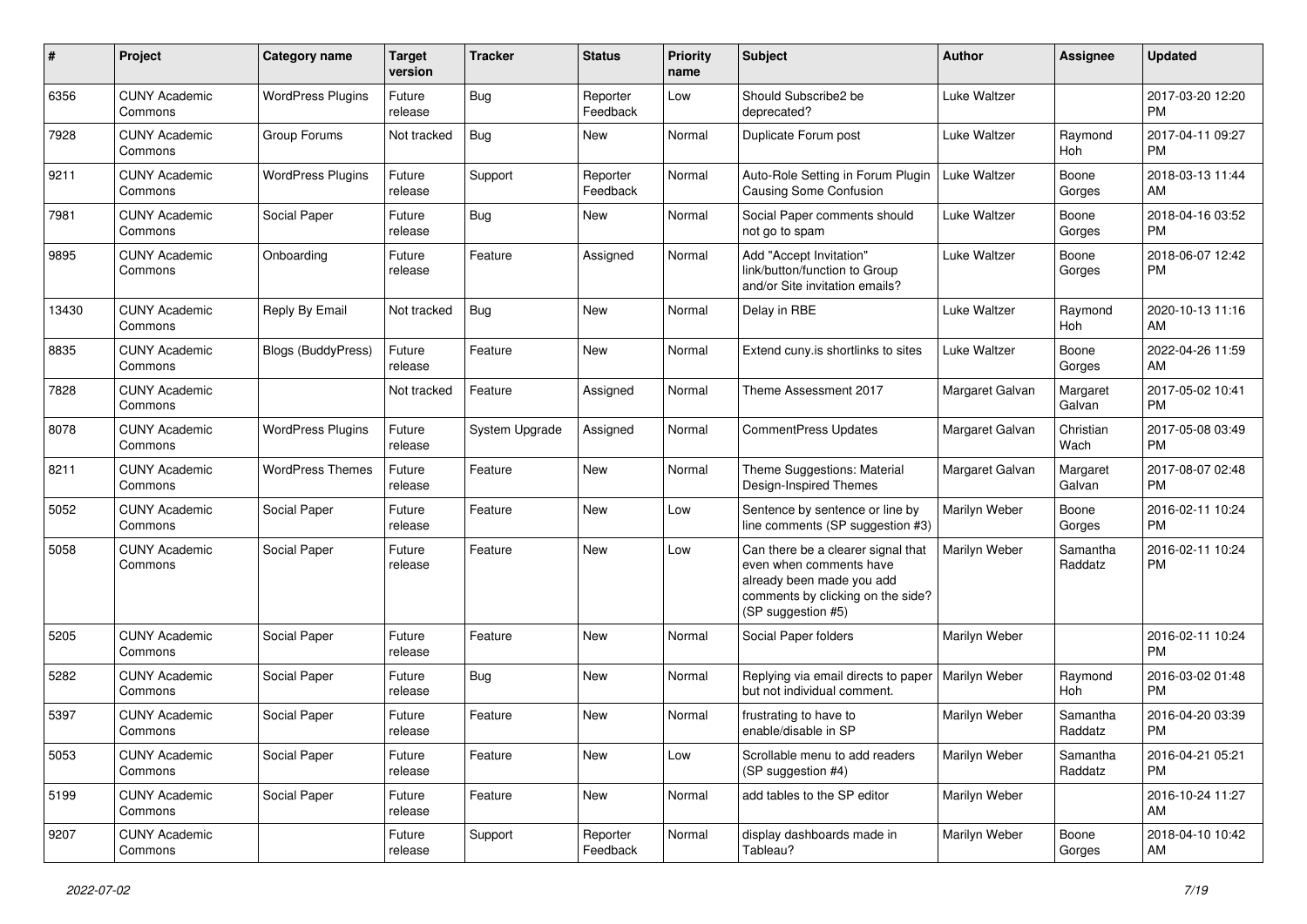| #     | <b>Project</b>                  | Category name              | <b>Target</b><br>version | <b>Tracker</b> | <b>Status</b>        | <b>Priority</b><br>name | <b>Subject</b>                                                                                | <b>Author</b> | Assignee            | <b>Updated</b>                |
|-------|---------------------------------|----------------------------|--------------------------|----------------|----------------------|-------------------------|-----------------------------------------------------------------------------------------------|---------------|---------------------|-------------------------------|
| 8607  | <b>CUNY Academic</b><br>Commons |                            | Not tracked              | Support        | <b>New</b>           | Normal                  | Paypal?                                                                                       | Marilyn Weber | Matt Gold           | 2018-05-15 01:37<br><b>PM</b> |
| 9835  | <b>CUNY Academic</b><br>Commons | Group Forums               | Future<br>release        | Bug            | Assigned             | Normal                  | add a "like" function?                                                                        | Marilyn Weber | <b>Erik Trainer</b> | 2018-06-05 01:49<br><b>PM</b> |
| 5992  | <b>CUNY Academic</b><br>Commons | <b>Email Notifications</b> | Future<br>release        | Feature        | New                  | Normal                  | Changing the From line of<br>autogenerated blog emails                                        | Marilyn Weber |                     | 2018-09-27 05:19<br><b>PM</b> |
| 10657 | <b>CUNY Academic</b><br>Commons |                            | Not tracked              | Support        | Reporter<br>Feedback | Normal                  | child theme problems                                                                          | Marilyn Weber |                     | 2018-11-08 01:19<br><b>PM</b> |
| 11149 | <b>CUNY Academic</b><br>Commons |                            | Not tracked              | Support        | Reporter<br>Feedback | Normal                  | comments getting blocked                                                                      | Marilyn Weber | Raymond<br>Hoh      | 2019-03-26 11:40<br>AM        |
| 11509 | <b>CUNY Academic</b><br>Commons |                            | Not tracked              | Support        | Reporter<br>Feedback | Normal                  | deleted Page causing a Menu<br>problem?                                                       | Marilyn Weber |                     | 2019-06-04 09:54<br>AM        |
| 11771 | <b>CUNY Academic</b><br>Commons |                            | Not tracked              | Support        | Reporter<br>Feedback | Normal                  | post displays in sections                                                                     | Marilyn Weber |                     | 2019-08-20 10:34<br>AM        |
| 11787 | <b>CUNY Academic</b><br>Commons |                            | Not tracked              | Support        | Reporter<br>Feedback | Normal                  | automated comments notifications<br>on ZenDesk                                                | Marilyn Weber |                     | 2019-08-26 06:18<br><b>PM</b> |
| 5050  | <b>CUNY Academic</b><br>Commons | Social Paper               | Future<br>release        | Feature        | <b>New</b>           | Low                     | Making comments visible in SP<br>editing mode (SP suggestion #1)                              | Marilyn Weber | Samantha<br>Raddatz | 2019-09-17 11:10<br><b>PM</b> |
| 10273 | <b>CUNY Academic</b><br>Commons | Registration               | Not tracked              | Support        | Reporter<br>Feedback | Normal                  | users combining CF and campus<br>address                                                      | Marilyn Weber |                     | 2019-09-18 10:58<br>AM        |
| 11848 | <b>CUNY Academic</b><br>Commons |                            | Not tracked              | Support        | Hold                 | Normal                  | a Dean of Faculty wants to share<br>a large file                                              | Marilyn Weber |                     | 2019-09-24 08:44<br>AM        |
| 11519 | <b>CUNY Academic</b><br>Commons |                            | Not tracked              | Support        | Assigned             | Normal                  | comment option not appearing                                                                  | Marilyn Weber |                     | 2019-09-24 10:28<br>AM        |
| 11971 | <b>CUNY Academic</b><br>Commons | <b>Email Notifications</b> | Future<br>release        | Bug            | Reporter<br>Feedback | Low                     | Pictures obscured in emailed post<br>notifications                                            | Marilyn Weber | Raymond<br>Hoh      | 2019-11-21 01:14<br><b>PM</b> |
| 12350 | <b>CUNY Academic</b><br>Commons | Blogs (BuddyPress)         | Not tracked              | Support        | Reporter<br>Feedback | Normal                  | URL creation problem                                                                          | Marilyn Weber |                     | 2020-02-03 11:27<br>AM        |
| 12352 | <b>CUNY Academic</b><br>Commons |                            | Not tracked              | Support        | <b>New</b>           | Normal                  | "posts list" page builder block<br>option                                                     | Marilyn Weber |                     | 2020-02-03 01:29<br><b>PM</b> |
| 12360 | <b>CUNY Academic</b><br>Commons | <b>WordPress Themes</b>    | Not tracked              | <b>Bug</b>     | Reporter<br>Feedback | Normal                  | site just says "DANTE We are<br>currently in maintenance mode,<br>please check back shortly." | Marilyn Weber |                     | 2020-02-04 12:13<br><b>PM</b> |
| 12382 | <b>CUNY Academic</b><br>Commons | Membership                 | Not tracked              | Support        | <b>New</b>           | Normal                  | Email request change                                                                          | Marilyn Weber | Marilyn<br>Weber    | 2020-02-06 12:56<br><b>PM</b> |
| 12741 | <b>CUNY Academic</b><br>Commons | <b>WordPress Plugins</b>   | Not tracked              | Support        | Reporter<br>Feedback | Normal                  | Tableau Public Viz Block                                                                      | Marilyn Weber | Raymond<br>Hoh      | 2020-05-12 11:00<br>AM        |
| 13034 | <b>CUNY Academic</b><br>Commons |                            | Not tracked              | Support        | Reporter<br>Feedback | Normal                  | a site is asking people to join the<br>Commons to get a download                              | Marilyn Weber |                     | 2020-07-12 07:23<br>AM        |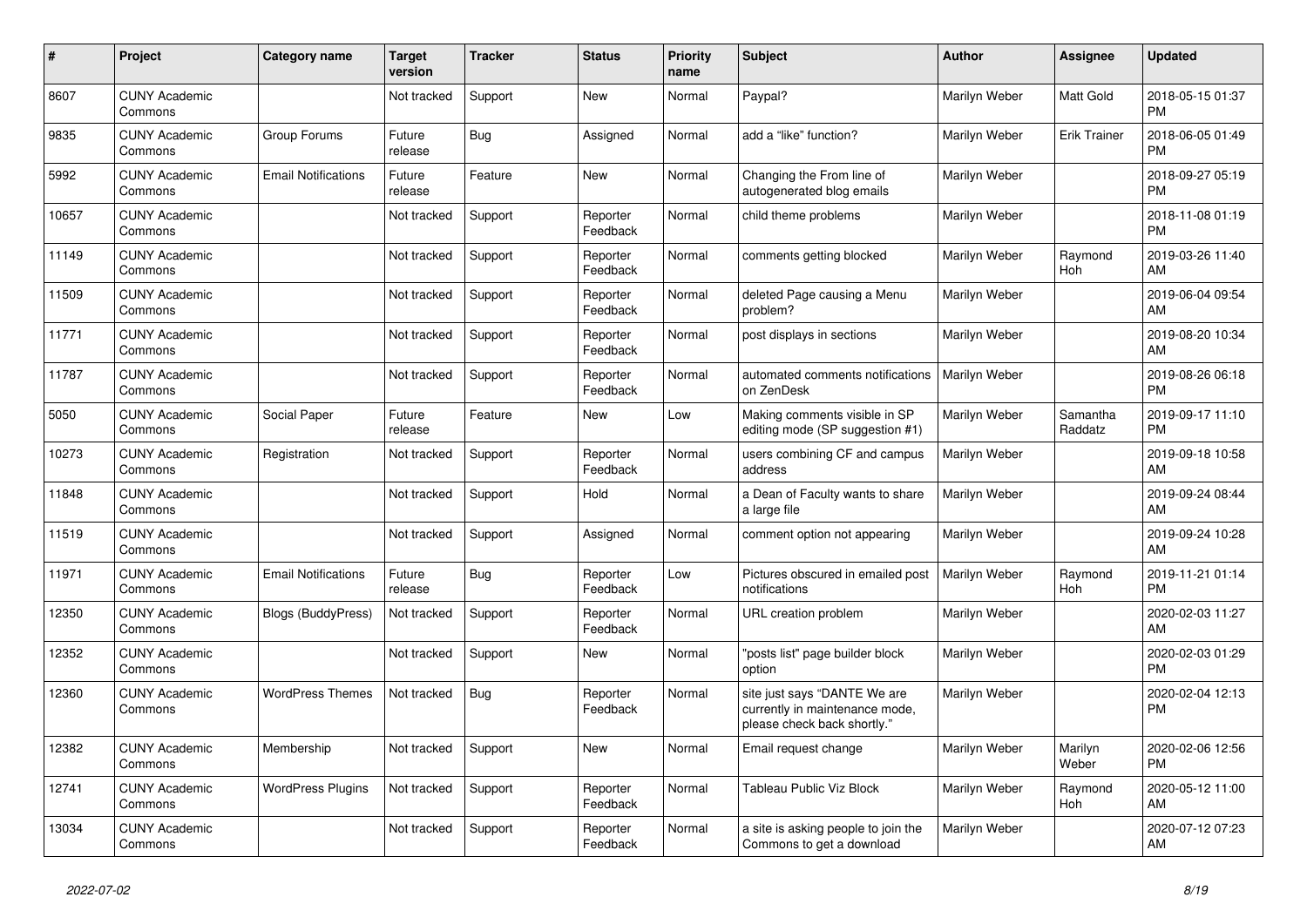| #     | Project                         | Category name           | <b>Target</b><br>version | <b>Tracker</b> | <b>Status</b>        | <b>Priority</b><br>name | <b>Subject</b>                                                    | <b>Author</b> | <b>Assignee</b> | <b>Updated</b>                |
|-------|---------------------------------|-------------------------|--------------------------|----------------|----------------------|-------------------------|-------------------------------------------------------------------|---------------|-----------------|-------------------------------|
| 13255 | <b>CUNY Academic</b><br>Commons |                         | Not tracked              | Support        | Reporter<br>Feedback | Normal                  | Accessibility problems                                            | Marilyn Weber |                 | 2020-09-01 05:48<br><b>PM</b> |
| 13286 | <b>CUNY Academic</b><br>Commons |                         | Not tracked              | Support        | <b>New</b>           | Normal                  | problem connecting with<br>WordPress app                          | Marilyn Weber | Raymond<br>Hoh  | 2020-09-08 11:16<br>AM        |
| 13328 | <b>CUNY Academic</b><br>Commons | Group Forums            | Not tracked              | Bug            | Reporter<br>Feedback | Normal                  | cross-posting in two related<br>groups                            | Marilyn Weber | Raymond<br>Hoh  | 2020-09-15 10:39<br><b>PM</b> |
| 13975 | <b>CUNY Academic</b><br>Commons | Social Paper            | Not tracked              | Support        | Reporter<br>Feedback | Normal                  | can't approve comments on Social<br>Paper paper                   | Marilyn Weber |                 | 2021-02-12 09:33<br>AM        |
| 13912 | <b>CUNY Academic</b><br>Commons |                         | Not tracked              | Feature        | Hold                 | Low                     | posting "missed schedule"                                         | Marilyn Weber |                 | 2021-02-23 10:46<br>AM        |
| 14074 | <b>CUNY Academic</b><br>Commons | WordPress (misc)        | Not tracked              | Support        | Reporter<br>Feedback | Normal                  | page password protection problem                                  | Marilyn Weber |                 | 2021-03-02 11:03<br>AM        |
| 14398 | <b>CUNY Academic</b><br>Commons |                         | Not tracked              | Support        | Reporter<br>Feedback | Normal                  | Events plug-in notification problem                               | Marilyn Weber |                 | 2021-05-11 11:21<br>AM        |
| 14784 | <b>CUNY Academic</b><br>Commons |                         |                          | Support        | Reporter<br>Feedback | Normal                  | User report of logo problem when<br>using Customizer theme        | Marilyn Weber |                 | 2021-09-17 10:25<br>AM        |
| 14900 | <b>CUNY Academic</b><br>Commons |                         | Not tracked              | Support        | Reporter<br>Feedback | Normal                  | previous theme?                                                   | Marilyn Weber |                 | 2021-10-25 10:31<br>AM        |
| 14911 | <b>CUNY Academic</b><br>Commons | <b>WordPress Themes</b> | Not tracked              | Support        | <b>New</b>           | Normal                  | Twentytwentyone theme                                             | Marilyn Weber |                 | 2021-10-28 10:37<br>AM        |
| 15045 | <b>CUNY Academic</b><br>Commons |                         |                          | Support        | <b>New</b>           | Normal                  | no result for KCeL in the search<br>box on the commons            | Marilyn Weber |                 | 2021-12-10 11:29<br>AM        |
| 15260 | <b>CUNY Academic</b><br>Commons |                         |                          | Support        | Reporter<br>Feedback | Normal                  | Diacritical markings   European<br><b>Stages</b>                  | Marilyn Weber |                 | 2022-02-04 08:16<br>AM        |
| 15370 | <b>CUNY Academic</b><br>Commons |                         |                          | Support        | Reporter<br>Feedback | Normal                  | All-in-One Event Calendar?                                        | Marilyn Weber |                 | 2022-02-17 11:03<br>AM        |
| 15565 | <b>CUNY Academic</b><br>Commons |                         |                          | Support        | <b>New</b>           | Normal                  | Events - send updates to an email<br>listserv                     | Marilyn Weber |                 | 2022-03-10 01:06<br><b>PM</b> |
| 15816 | <b>CUNY Academic</b><br>Commons |                         | Not tracked              | Support        | <b>New</b>           | Normal                  | slow loading at SPS                                               | Marilyn Weber |                 | 2022-04-05 01:26<br><b>PM</b> |
| 15685 | <b>CUNY Academic</b><br>Commons |                         |                          | Support        | <b>New</b>           | High                    | problem with chrome?                                              | Marilyn Weber |                 | 2022-04-25 03:40<br><b>PM</b> |
| 16099 | <b>CUNY Academic</b><br>Commons |                         |                          | Support        | Reporter<br>Feedback | Normal                  | request for Newsletter Glue                                       | Marilyn Weber |                 | 2022-05-13 12:14<br><b>PM</b> |
| 16110 | <b>CUNY Academic</b><br>Commons |                         |                          | Support        | Reporter<br>Feedback | Normal                  | remove Creative Commons<br>license from pages?                    | Marilyn Weber | Raymond<br>Hoh  | 2022-05-17 06:11<br><b>PM</b> |
| 15169 | <b>CUNY Academic</b><br>Commons |                         | 2.0.3                    | Support        | Reporter<br>Feedback | Normal                  | new Prelude website zipfiles for<br>custom theme and other files. | Marilyn Weber |                 | 2022-06-29 11:32<br>AM        |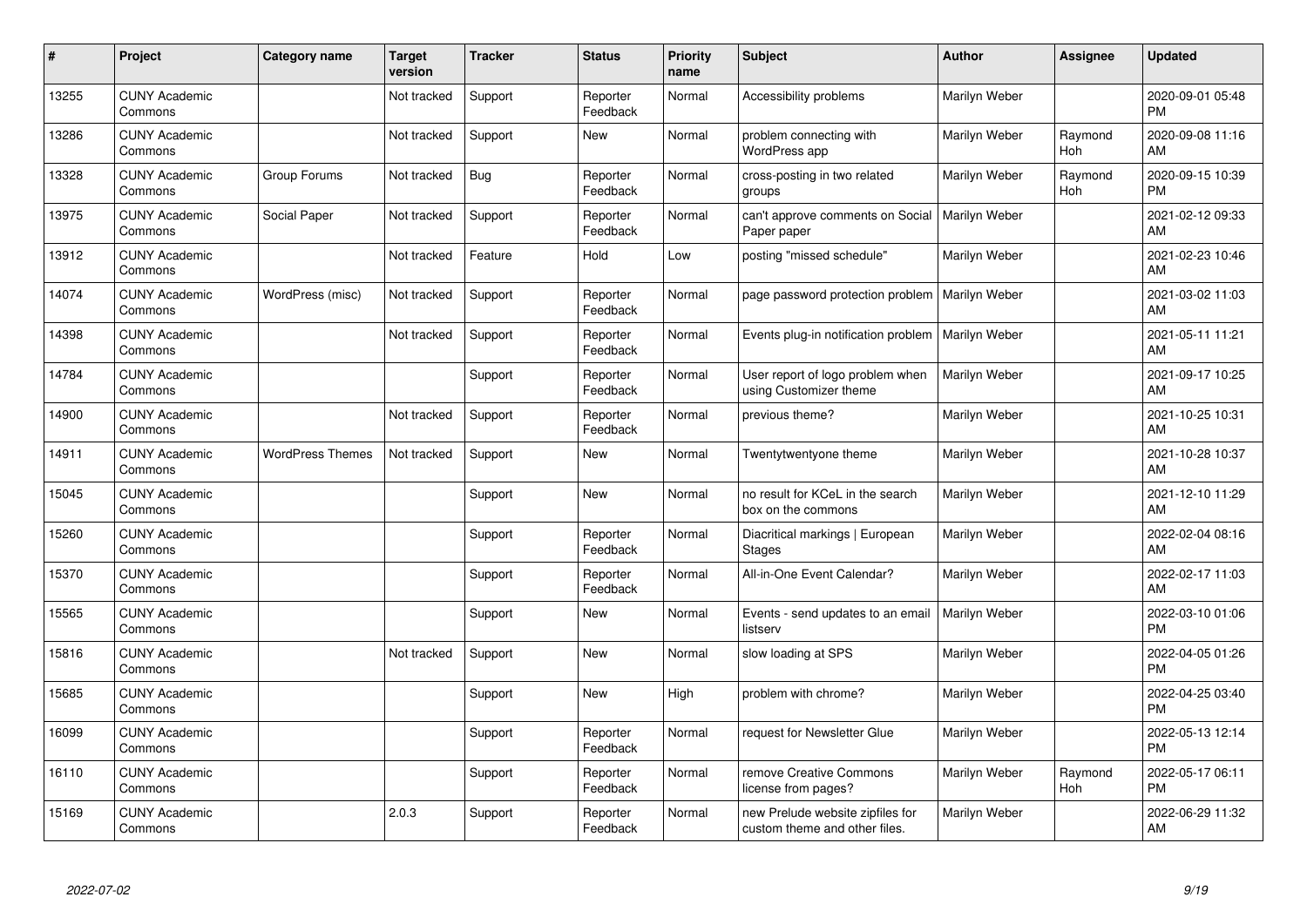| #     | Project                         | <b>Category name</b>     | <b>Target</b><br>version | <b>Tracker</b> | <b>Status</b>        | Priority<br>name | <b>Subject</b>                                                         | <b>Author</b>      | <b>Assignee</b>   | <b>Updated</b>                |
|-------|---------------------------------|--------------------------|--------------------------|----------------|----------------------|------------------|------------------------------------------------------------------------|--------------------|-------------------|-------------------------------|
| 15655 | <b>CUNY Academic</b><br>Commons |                          | 2.0.3                    | Support        | Reporter<br>Feedback | Normal           | Event Aggregator plugin?                                               | Marilyn Weber      |                   | 2022-06-29 11:32<br>AM.       |
| 2577  | NYCDH Community<br>Site         |                          |                          | Feature        | Assigned             | Low              | Investigate Potential to Add Links<br>to the Forum                     | Mark Newton        | Alex Gil          | 2013-05-16 09:40<br><b>PM</b> |
| 2573  | <b>NYCDH Community</b><br>Site  |                          |                          | Feature        | Reporter<br>Feedback | Normal           | Add dh_nyc twitter list feed to site                                   | <b>Mark Newton</b> | Matt Gold         | 2013-05-16 11:42<br><b>PM</b> |
| 2576  | <b>NYCDH Community</b><br>Site  |                          |                          | Bug            | Hold                 | Low              | Test Next Button in Javascript<br><b>Tutorial Under Activities</b>     | Mark Newton        | Alex Gil          | 2013-05-18 02:55<br><b>PM</b> |
| 2574  | <b>NYCDH Community</b><br>Site  |                          |                          | Feature        | Assigned             | Normal           | Add Way to Upload Files to<br>Groups                                   | Mark Newton        | Raymond<br>Hoh    | 2013-05-18 07:46<br><b>PM</b> |
| 2571  | <b>NYCDH Community</b><br>Site  |                          |                          | Feature        | Assigned             | Normal           | Add Google custom search box to<br>homepage                            | Mark Newton        | Raymond<br>Hoh    | 2013-05-18 07:49<br><b>PM</b> |
| 10262 | <b>CUNY Academic</b><br>Commons |                          | Not tracked              | Bug            | Reporter<br>Feedback | Normal           | Newsletter Plugin: Broken Image<br>at Bottom of All Newsletters        | Mark Webb          | Raymond<br>Hoh    | 2018-08-30 05:17<br><b>PM</b> |
| 10769 | <b>CUNY Academic</b><br>Commons | <b>WordPress Themes</b>  | Not tracked              | Bug            | Reporter<br>Feedback | Normal           | 2011 Theme Sidebar                                                     | Mark Webb          |                   | 2018-12-04 04:09<br><b>PM</b> |
| 11120 | <b>CUNY Academic</b><br>Commons | <b>WordPress Plugins</b> | Not tracked              | Bug            | Reporter<br>Feedback | Normal           | Events Manager Events Not<br>Showing Up                                | Mark Webb          |                   | 2019-02-27 04:10<br><b>PM</b> |
| 10678 | <b>CUNY Academic</b><br>Commons |                          | Not tracked              | Bug            | Reporter<br>Feedback | High             | Newsletter Plugin Not Sending<br>Out Newsletters                       | Mark Webb          | Boone<br>Gorges   | 2019-09-16 09:38<br><b>PM</b> |
| 377   | <b>CUNY Academic</b><br>Commons | BuddyPress (misc)        | Future<br>release        | Feature        | Assigned             | Normal           | Like buttons                                                           | <b>Matt Gold</b>   | Boone<br>Gorges   | 2010-11-16 05:13<br><b>PM</b> |
| 435   | <b>CUNY Academic</b><br>Commons | <b>BuddyPress (misc)</b> | Future<br>release        | Feature        | Assigned             | Normal           | Include Avatar Images in Forum<br><b>Post Notification Emails</b>      | <b>Matt Gold</b>   | Boone<br>Gorges   | 2010-12-08 12:40<br><b>PM</b> |
| 500   | <b>CUNY Academic</b><br>Commons | BuddyPress (misc)        | Future<br>release        | Feature        | Assigned             | Normal           | <b>Export Group Data</b>                                               | Matt Gold          | Boone<br>Gorges   | 2010-12-19 12:09<br><b>PM</b> |
| 635   | <b>CUNY Academic</b><br>Commons | BuddyPress (misc)        | Future<br>release        | Feature        | Assigned             | Normal           | Big Blue Button -<br>Videoconferencing in Groups and<br><b>Blogs</b>   | Matt Gold          | Boone<br>Gorges   | 2011-03-14 03:24<br><b>PM</b> |
| 599   | <b>CUNY Academic</b><br>Commons | BuddyPress (misc)        | Future<br>release        | Feature        | Assigned             | Normal           | Consider adding rating plugins for<br><b>BuddyPress/BBPress</b>        | <b>Matt Gold</b>   | Boone<br>Gorges   | 2011-08-22 06:50<br><b>PM</b> |
| 940   | <b>CUNY Academic</b><br>Commons | Redmine                  | Future<br>release        | Feature        | Assigned             | Low              | Communication with users after<br>releases                             | <b>Matt Gold</b>   | Dominic<br>Giglio | 2012-09-09 04:36<br><b>PM</b> |
| 2618  | <b>NYCDH Community</b><br>Site  |                          |                          | <b>Bug</b>     | Assigned             | Low              | Mark blogs as spam when created   Matt Gold<br>by users marked as spam |                    | Boone<br>Gorges   | 2013-06-09 11:38<br><b>PM</b> |
| 3080  | <b>CUNY Academic</b><br>Commons | Group Files              | Future<br>release        | Feature        | Assigned             | Low              | Create a system to keep track of<br>file changes                       | Matt Gold          | Boone<br>Gorges   | 2014-02-26 10:04<br><b>PM</b> |
| 3220  | <b>CUNY Academic</b><br>Commons | Public Portfolio         | Future<br>release        | Feature        | Assigned             | Normal           | Add indent/outdent option to<br>Formatting Buttons on Profile<br>Page  | Matt Gold          | Boone<br>Gorges   | 2014-05-21 10:39<br>PM        |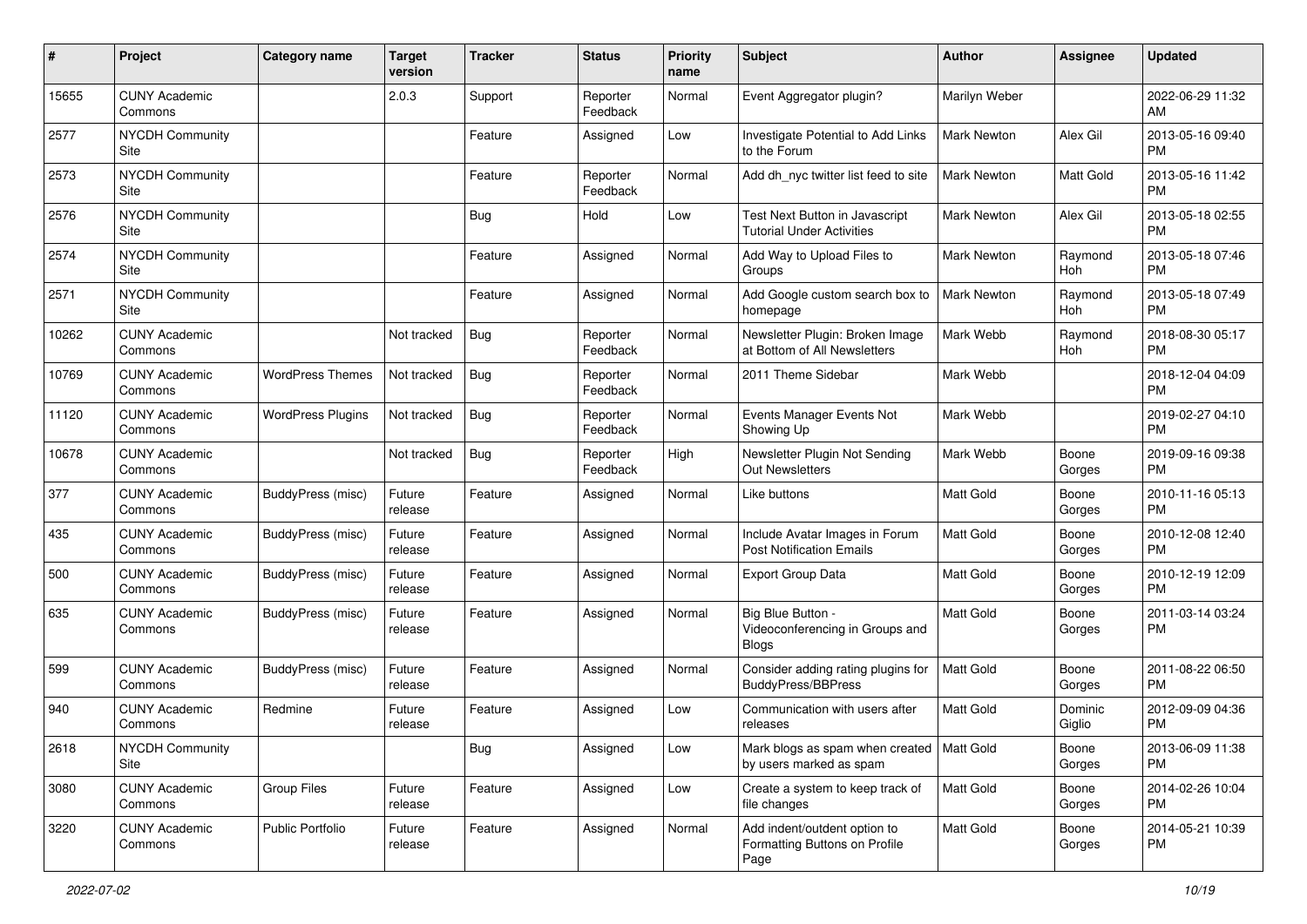| #    | Project                         | <b>Category name</b>     | <b>Target</b><br>version | <b>Tracker</b> | <b>Status</b>       | <b>Priority</b><br>name | <b>Subject</b>                                                      | <b>Author</b>    | Assignee            | <b>Updated</b>                |
|------|---------------------------------|--------------------------|--------------------------|----------------|---------------------|-------------------------|---------------------------------------------------------------------|------------------|---------------------|-------------------------------|
| 3354 | <b>CUNY Academic</b><br>Commons | <b>Group Files</b>       | Future<br>release        | Feature        | Assigned            | Low                     | Allow Group Download of Multiple<br><b>Selected Files</b>           | <b>Matt Gold</b> | Chris Stein         | 2014-08-01 08:50<br>AM        |
| 3419 | <b>CUNY Academic</b><br>Commons | Group Invitations        | 1.6.14                   | Bug            | Testing<br>Required | Normal                  | Neatening the display of<br>messages on group requests              | <b>Matt Gold</b> | Boone<br>Gorges     | 2014-09-01 09:29<br><b>PM</b> |
| 2223 | <b>CUNY Academic</b><br>Commons | <b>WordPress Plugins</b> | Future<br>release        | Feature        | Assigned            | Low                     | Add Participad to the CUNY<br><b>Academic Commons</b>               | <b>Matt Gold</b> | Boone<br>Gorges     | 2014-09-17 10:03<br><b>PM</b> |
| 3524 | <b>CUNY Academic</b><br>Commons | Documentation            | Not tracked              | Documentation  | Assigned            | Normal                  | Post describing all you can do<br>when starting up a new blog/group | <b>Matt Gold</b> | scott voth          | 2014-10-04 12:56<br><b>PM</b> |
| 412  | <b>CUNY Academic</b><br>Commons | <b>WordPress Themes</b>  | Future<br>release        | Feature        | Assigned            | Normal                  | <b>Featured Themes</b>                                              | <b>Matt Gold</b> | Dominic<br>Giglio   | 2015-01-05 08:44<br><b>PM</b> |
| 658  | <b>CUNY Academic</b><br>Commons | <b>WordPress Plugins</b> | Future<br>release        | Feature        | Assigned            | Normal                  | Rebulid Sitewide Tag Suggestion                                     | <b>Matt Gold</b> | Boone<br>Gorges     | 2015-01-05 08:47<br><b>PM</b> |
| 1562 | <b>CUNY Academic</b><br>Commons | <b>WordPress Plugins</b> | Future<br>release        | Feature        | Assigned            | Low                     | Play with NYT Collaborative<br><b>Authoring Tool</b>                | Matt Gold        | Boone<br>Gorges     | 2015-01-05 08:47<br><b>PM</b> |
| 364  | <b>CUNY Academic</b><br>Commons | <b>WordPress Plugins</b> | Future<br>release        | Feature        | <b>New</b>          | Normal                  | <b>Bulletin Board</b>                                               | Matt Gold        |                     | 2015-01-05 08:50<br><b>PM</b> |
| 3042 | <b>CUNY Academic</b><br>Commons | <b>Public Portfolio</b>  | Future<br>release        | Feature        | Assigned            | Normal                  | Browsing member interests                                           | <b>Matt Gold</b> | Boone<br>Gorges     | 2015-03-21 09:04<br><b>PM</b> |
| 3759 | <b>CUNY Academic</b><br>Commons | WordPress (misc)         | Future<br>release        | Feature        | Assigned            | Normal                  | Review Interface for Adding Users<br>to Blogs                       | <b>Matt Gold</b> | Boone<br>Gorges     | 2015-03-24 05:52<br><b>PM</b> |
| 3308 | <b>CUNY Academic</b><br>Commons | Group Invitations        | Future<br>release        | Feature        | Assigned            | Normal                  | Allow members to rescind group<br>invitations                       | Matt Gold        | Boone<br>Gorges     | 2015-04-01 08:53<br><b>PM</b> |
| 3770 | <b>CUNY Academic</b><br>Commons | <b>Public Portfolio</b>  | Future<br>release        | Feature        | Assigned            | Normal                  | Improve Layout/Formatting of<br>Positions Area on Public Portfolios | Matt Gold        | <b>Chris Stein</b>  | 2015-04-01 09:17<br><b>PM</b> |
| 3577 | <b>CUNY Academic</b><br>Commons | My Commons               | Future<br>release        | Design/UX      | Assigned            | Normal                  | Replies to items in My Commons                                      | Matt Gold        | Raymond<br>Hoh      | 2015-04-09 05:19<br><b>PM</b> |
| 370  | <b>CUNY Academic</b><br>Commons | Registration             | Future<br>release        | Feature        | Assigned            | High                    | <b>Guest Accounts</b>                                               | Matt Gold        | Matt Gold           | 2015-04-09 09:33<br>PM        |
| 3662 | <b>CUNY Academic</b><br>Commons | <b>SEO</b>               | Future<br>release        | Feature        | Assigned            | Normal                  | Duplicate Content/SEO/Google<br>issues                              | <b>Matt Gold</b> | Raymond<br>Hoh      | 2015-04-13 04:37<br><b>PM</b> |
| 3536 | <b>CUNY Academic</b><br>Commons | My Commons               | Future<br>release        | Feature        | Assigned            | Normal                  | Infinite Scroll on My Commons<br>page                               | Matt Gold        | Raymond<br>Hoh      | 2015-04-13 04:42<br><b>PM</b> |
| 4027 | <b>CUNY Academic</b><br>Commons | Commons In A Box         | Not tracked              | Design/UX      | Assigned            | Normal                  | Usability review of CBOX update<br>procedures                       | <b>Matt Gold</b> | Samantha<br>Raddatz | 2015-05-11 06:36<br><b>PM</b> |
| 4053 | <b>CUNY Academic</b><br>Commons | Events                   | Future<br>release        | Feature        | Assigned            | Normal                  | Create new tab for past events                                      | Matt Gold        | Boone<br>Gorges     | 2015-05-12 02:10<br><b>PM</b> |
| 4238 | CUNY Academic<br>Commons        | Events                   | Future<br>release        | Feature        | Assigned            | Normal                  | Copy Events to Other Groups?                                        | <b>Matt Gold</b> | Boone<br>Gorges     | 2015-07-02 10:08<br>AM        |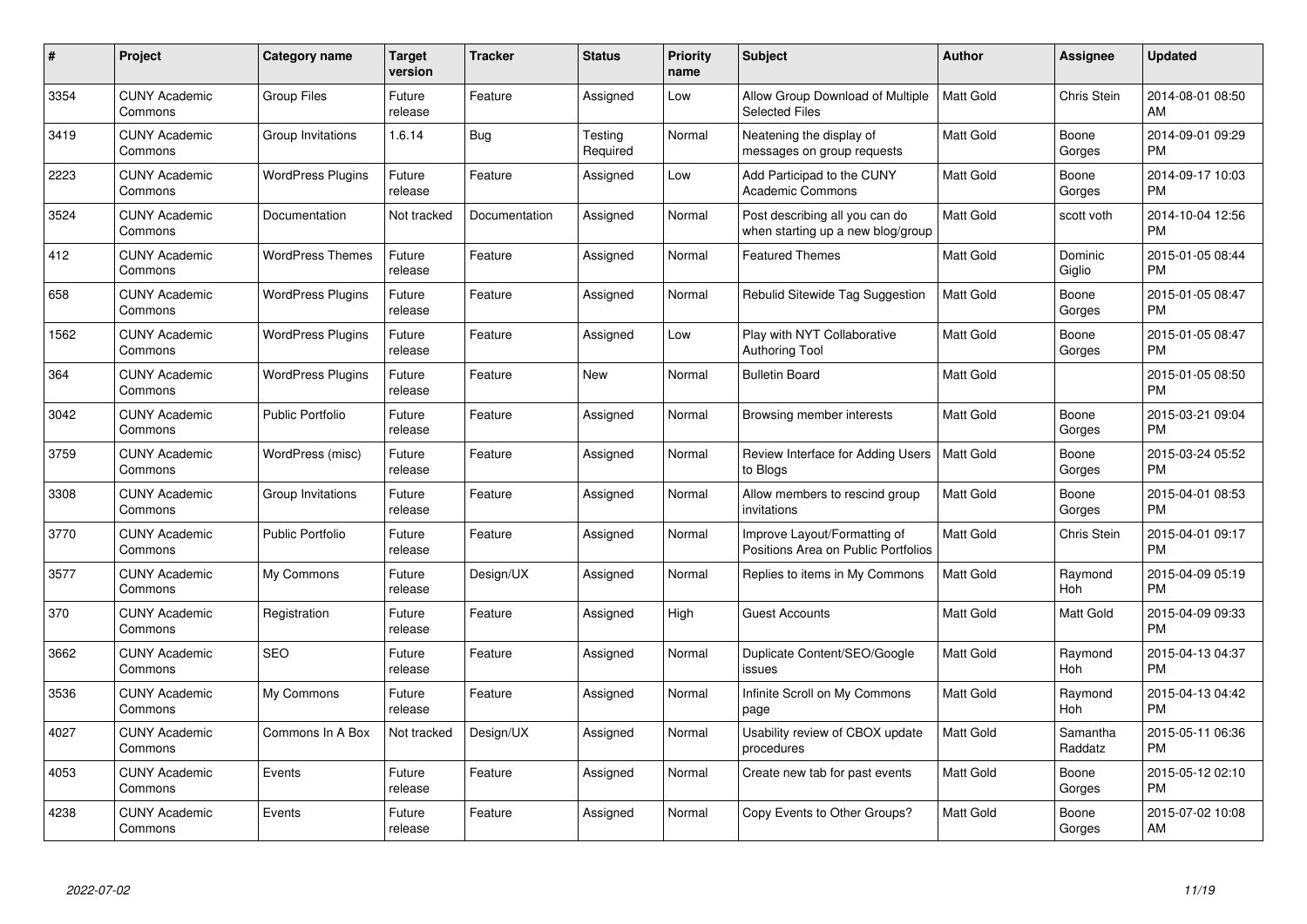| #    | Project                         | <b>Category name</b>       | <b>Target</b><br>version | <b>Tracker</b> | <b>Status</b>        | <b>Priority</b><br>name | <b>Subject</b>                                                                     | <b>Author</b>    | <b>Assignee</b>     | <b>Updated</b>                |
|------|---------------------------------|----------------------------|--------------------------|----------------|----------------------|-------------------------|------------------------------------------------------------------------------------|------------------|---------------------|-------------------------------|
| 4235 | <b>CUNY Academic</b><br>Commons |                            | Not tracked              | Design/UX      | Assigned             | Normal                  | Explore user experience around<br>comments on forum topics vs docs                 | <b>Matt Gold</b> | Samantha<br>Raddatz | 2015-07-21 10:23<br>AM        |
| 4404 | <b>CUNY Academic</b><br>Commons | <b>Public Portfolio</b>    | Future<br>release        | Design/UX      | Assigned             | Normal                  | Change color of permissions info<br>on portfolio editing interface                 | <b>Matt Gold</b> | Samantha<br>Raddatz | 2015-08-11 05:28<br><b>PM</b> |
| 4661 | <b>CUNY Academic</b><br>Commons | User Experience            | Future<br>release        | Bug            | Assigned             | Normal                  | Simplify Events text                                                               | Matt Gold        | Samantha<br>Raddatz | 2015-10-02 09:06<br><b>PM</b> |
| 3517 | <b>CUNY Academic</b><br>Commons | My Commons                 | Future<br>release        | Feature        | Assigned             | Normal                  | Mute/Unmute My Commons<br>updates                                                  | <b>Matt Gold</b> | Raymond<br>Hoh      | 2015-11-09 01:19<br><b>PM</b> |
| 310  | <b>CUNY Academic</b><br>Commons | BuddyPress (misc)          | Future<br>release        | Feature        | Assigned             | Low                     | <b>Friend Request Email</b>                                                        | <b>Matt Gold</b> | Samantha<br>Raddatz | 2015-11-09 05:08<br><b>PM</b> |
| 653  | <b>CUNY Academic</b><br>Commons | Group Blogs                | Future<br>release        | Feature        | Assigned             | Normal                  | Redesign Integration of Groups<br>and Blogs                                        | <b>Matt Gold</b> | Samantha<br>Raddatz | 2015-11-09 05:40<br><b>PM</b> |
| 1192 | <b>CUNY Academic</b><br>Commons | <b>Group Files</b>         | Future<br>release        | Feature        | Assigned             | Low                     | When posting group files, allow<br>users to add a category without<br>saving       | <b>Matt Gold</b> | Raymond<br>Hoh      | 2015-11-09 05:53<br><b>PM</b> |
| 1456 | <b>CUNY Academic</b><br>Commons | Group Invitations          | Future<br>release        | Feature        | Reporter<br>Feedback | Low                     | Invite to Group Button from Profile<br>Field                                       | Matt Gold        | Samantha<br>Raddatz | 2015-11-09 05:59<br><b>PM</b> |
| 333  | <b>CUNY Academic</b><br>Commons | <b>Email Notifications</b> | Future<br>release        | Feature        | Assigned             | Low                     | Delay Forum Notification Email<br>Delivery Until After Editing Period<br>Ends      | <b>Matt Gold</b> | Raymond<br>Hoh      | 2015-11-09 06:01<br><b>PM</b> |
| 2013 | <b>CUNY Academic</b><br>Commons | <b>Public Portfolio</b>    | Future<br>release        | Feature        | Assigned             | Low                     | Have Profile Privacy Options show   Matt Gold<br>up only for filled-in fields      |                  | Boone<br>Gorges     | 2015-11-09 06:09<br><b>PM</b> |
| 2523 | <b>CUNY Academic</b><br>Commons | <b>BuddyPress Docs</b>     | Future<br>release        | Feature        | Assigned             | Normal                  | Allow Users to Upload Images to<br><b>BP Docs</b>                                  | <b>Matt Gold</b> | Boone<br>Gorges     | 2015-11-09 06:14<br><b>PM</b> |
| 287  | <b>CUNY Academic</b><br>Commons | WordPress (misc)           | Future<br>release        | Feature        | Assigned             | Normal                  | Create troubleshooting tool for<br>account sign-up                                 | Matt Gold        | Boone<br>Gorges     | 2015-11-09 06:17<br><b>PM</b> |
| 497  | <b>CUNY Academic</b><br>Commons | <b>WordPress Plugins</b>   | Future<br>release        | Feature        | Assigned             | Normal                  | Drag and Drop Ordering on<br><b>Gallery Post Plugin</b>                            | Matt Gold        | Ron Rennick         | 2015-11-09 06:18<br><b>PM</b> |
| 365  | <b>CUNY Academic</b><br>Commons | WordPress (misc)           | Future<br>release        | Feature        | Assigned             | Normal                  | <b>Create Mouseover Tooltips</b><br>throughout Site                                | Matt Gold        | Chris Stein         | 2015-11-09 06:18<br><b>PM</b> |
| 554  | <b>CUNY Academic</b><br>Commons | BuddyPress (misc)          | Future<br>release        | Feature        | Assigned             | Normal                  | Add Trackback notifications to<br>site-wide activity feed                          | Matt Gold        | Boone<br>Gorges     | 2015-11-09 06:19<br>PM.       |
| 1105 | <b>CUNY Academic</b><br>Commons | WordPress (misc)           | Future<br>release        | Feature        | Assigned             | Normal                  | Rephrase Blog Privacy Options                                                      | Matt Gold        | Samantha<br>Raddatz | 2015-11-09 06:19<br><b>PM</b> |
| 4070 | <b>CUNY Academic</b><br>Commons | Analytics                  | Not tracked              | Support        | Assigned             | Normal                  | Request for JITP site analytics                                                    | Matt Gold        | Seth Persons        | 2016-02-23 03:09<br><b>PM</b> |
| 636  | <b>CUNY Academic</b><br>Commons | WordPress (misc)           | Not tracked              | Support        | Assigned             | Normal                  | Create Lynda.com-like Table of<br>Contents for Prospective Tutorial<br>Screencasts | <b>Matt Gold</b> | scott voth          | 2016-02-23 03:12<br><b>PM</b> |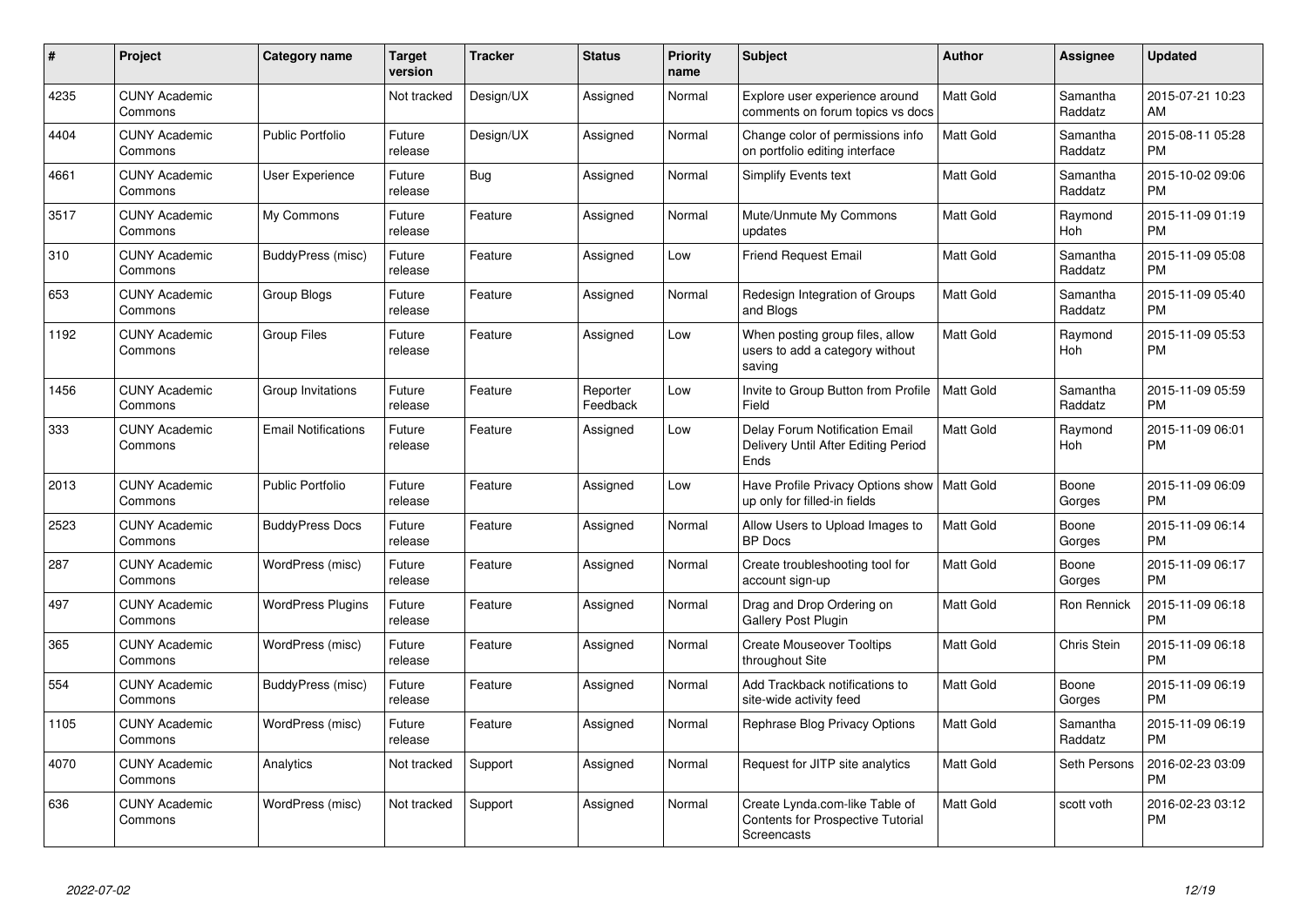| #    | <b>Project</b>                  | <b>Category name</b>      | <b>Target</b><br>version | <b>Tracker</b> | <b>Status</b>        | <b>Priority</b><br>name | <b>Subject</b>                                                                        | <b>Author</b>    | Assignee              | <b>Updated</b>                |
|------|---------------------------------|---------------------------|--------------------------|----------------|----------------------|-------------------------|---------------------------------------------------------------------------------------|------------------|-----------------------|-------------------------------|
| 4986 | <b>CUNY Academic</b><br>Commons | ZenDesk                   | Not tracked              | Support        | Assigned             | Normal                  | Prepare documentation for<br>Zendesk re web widget                                    | <b>Matt Gold</b> | Samantha<br>Raddatz   | 2016-02-25 03:09<br><b>PM</b> |
| 3369 | <b>CUNY Academic</b><br>Commons | Reply By Email            | Not tracked              | Outreach       | Hold                 | Normal                  | Release reply by email to WP<br>plugin directory                                      | <b>Matt Gold</b> | Raymond<br>Hoh        | 2016-03-01 12:46<br><b>PM</b> |
| 3657 | <b>CUNY Academic</b><br>Commons | WordPress (misc)          | Not tracked              | Feature        | <b>New</b>           | Normal                  | Create alert for GC email<br>addresses                                                | <b>Matt Gold</b> | Matt Gold             | 2016-04-14 11:29<br><b>PM</b> |
| 5691 | <b>CUNY Academic</b><br>Commons | <b>Blogs (BuddyPress)</b> | Future<br>release        | Bug            | Assigned             | High                    | Differing numbers on Sites display                                                    | Matt Gold        | Raymond<br><b>Hoh</b> | 2016-06-13 01:37<br><b>PM</b> |
| 5955 | <b>CUNY Academic</b><br>Commons | Outreach                  | Future<br>release        | Feature        | Assigned             | Normal                  | Create auto-newsletter for<br>commons members                                         | Matt Gold        | Luke Waltzer          | 2016-08-30 10:34<br>AM        |
| 6014 | <b>CUNY Academic</b><br>Commons | Publicity                 | Future<br>release        | Publicity      | Reporter<br>Feedback | Normal                  | Google search listing                                                                 | <b>Matt Gold</b> | Boone<br>Gorges       | 2016-09-21 03:48<br><b>PM</b> |
| 6115 | <b>CUNY Academic</b><br>Commons | Publicity                 | Not tracked              | Feature        | Assigned             | Normal                  | create digital signage for GC                                                         | <b>Matt Gold</b> | scott voth            | 2016-10-11 10:09<br><b>PM</b> |
| 5696 | <b>CUNY Academic</b><br>Commons | Events                    | Future<br>release        | Feature        | Assigned             | Normal                  | Events Calendar - display options<br>/ calendar aggregation                           | <b>Matt Gold</b> | Boone<br>Gorges       | 2016-10-13 11:44<br>AM        |
| 4903 | <b>CUNY Academic</b><br>Commons | Events                    | Future<br>release        | Design/UX      | Assigned             | Normal                  | Improving visual appearance of<br>event calendars                                     | <b>Matt Gold</b> | Boone<br>Gorges       | 2016-10-13 11:51<br>AM        |
| 6298 | <b>CUNY Academic</b><br>Commons | <b>User Experience</b>    | Not tracked              | Design/UX      | Assigned             | Normal                  | Examine data from survey                                                              | <b>Matt Gold</b> | Margaret<br>Galvan    | 2016-10-14 12:16<br><b>PM</b> |
| 3090 | <b>CUNY Academic</b><br>Commons | Twitter page              | Future<br>release        | Feature        | Assigned             | Normal                  | Prevent Retweets from showing<br>up on Commons twitter page                           | <b>Matt Gold</b> | <b>Tahir Butt</b>     | 2016-10-24 11:31<br>AM        |
| 6426 | <b>CUNY Academic</b><br>Commons | Spam/Spam<br>Prevention   | Future<br>release        | Feature        | Assigned             | Normal                  | Force captcha on all comments?                                                        | Matt Gold        | <b>Tahir Butt</b>     | 2016-10-24 02:06<br><b>PM</b> |
| 6671 | <b>CUNY Academic</b><br>Commons | Reply By Email            | Not tracked              | Bug            | Assigned             | Normal                  | "Post too often" RBE error<br>message                                                 | <b>Matt Gold</b> | Raymond<br><b>Hoh</b> | 2016-11-11 09:55<br>AM        |
| 6995 | <b>CUNY Academic</b><br>Commons | Home Page                 | Not tracked              | <b>Bug</b>     | Assigned             | Normal                  | member filter on homepage not<br>working                                              | <b>Matt Gold</b> | Raymond<br>Hoh        | 2016-12-11 09:46<br><b>PM</b> |
| 4980 | <b>CUNY Academic</b><br>Commons | Home Page                 | Future<br>release        | Feature        | Assigned             | Normal                  | CAC Featured Content -- Adding<br>Randomization                                       | <b>Matt Gold</b> | Boone<br>Gorges       | 2016-12-12 03:01<br>PM        |
| 5316 | <b>CUNY Academic</b><br>Commons | User Experience           | Future<br>release        | Feature        | Assigned             | Normal                  | Prompt user email address<br>updates                                                  | <b>Matt Gold</b> | Stephen Real          | 2016-12-21 03:30<br><b>PM</b> |
| 8756 | <b>CUNY Academic</b><br>Commons | <b>Group Blogs</b>        | Future<br>release        | Feature        | Hold                 | Normal                  | Connect multiple blogs to one<br>group?                                               | <b>Matt Gold</b> | Boone<br>Gorges       | 2017-09-30 10:42<br>AM.       |
| 8902 | <b>CUNY Academic</b><br>Commons | Design                    | Not tracked              | Feature        | Assigned             | Normal                  | Report back on research on<br><b>BuddyPress themes</b>                                | <b>Matt Gold</b> | <b>Michael Smith</b>  | 2017-11-10 12:31<br><b>PM</b> |
| 8837 | <b>CUNY Academic</b><br>Commons |                           | Not tracked              | Feature        | Assigned             | Normal                  | Create a form to request info from<br>people requesting premium<br>themes and plugins | <b>Matt Gold</b> | Marilyn<br>Weber      | 2017-11-14 03:35<br><b>PM</b> |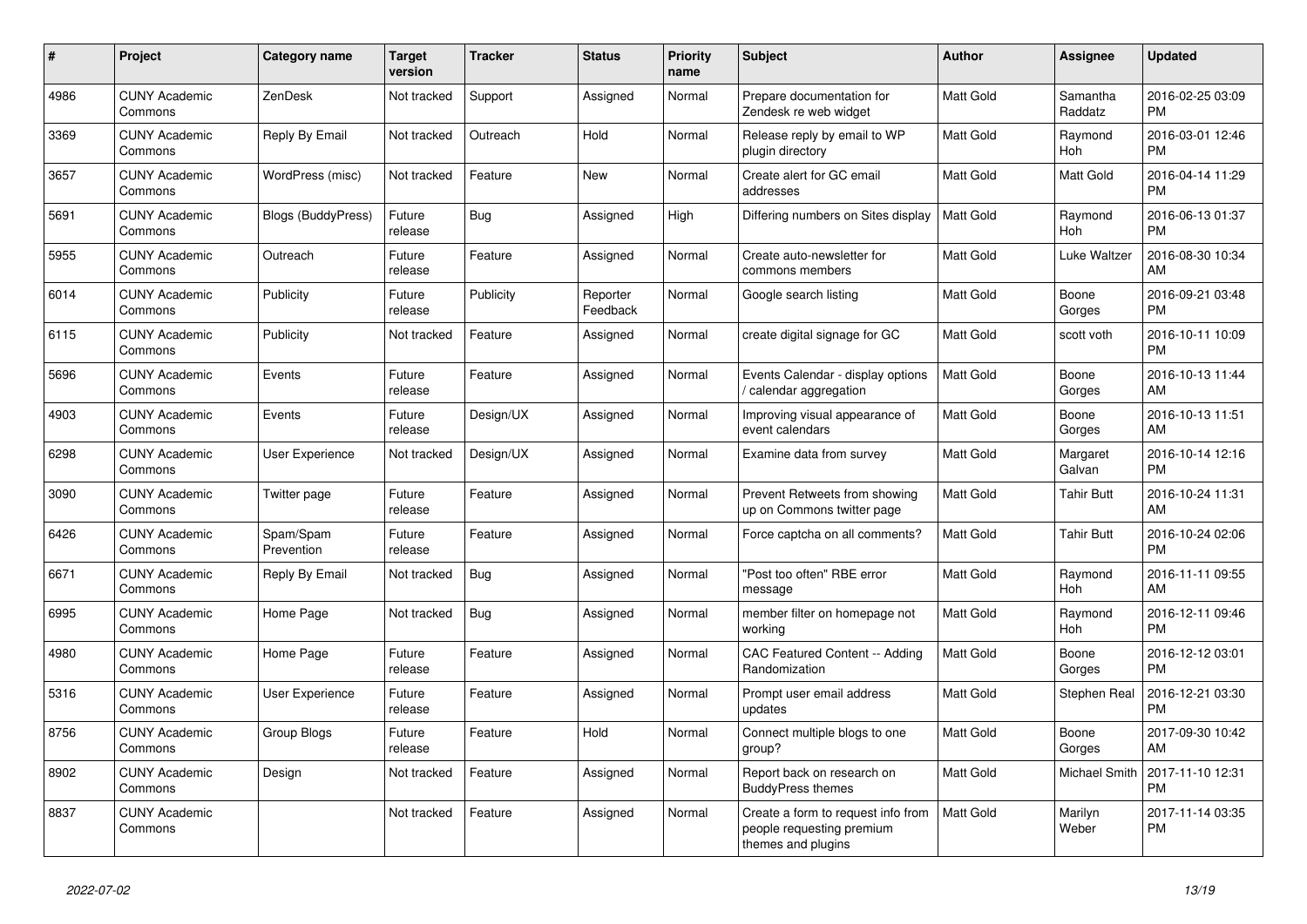| #     | Project                         | <b>Category name</b>       | <b>Target</b><br>version | <b>Tracker</b> | <b>Status</b>        | Priority<br>name | <b>Subject</b>                                                   | <b>Author</b>    | <b>Assignee</b>     | <b>Updated</b>                |
|-------|---------------------------------|----------------------------|--------------------------|----------------|----------------------|------------------|------------------------------------------------------------------|------------------|---------------------|-------------------------------|
| 8898  | <b>CUNY Academic</b><br>Commons | Social Paper               | Not tracked              | Feature        | Assigned             | Normal           | Usage data on docs and social<br>paper                           | <b>Matt Gold</b> | <b>Matt Gold</b>    | 2017-11-16 11:32<br>AM        |
| 8976  | <b>CUNY Academic</b><br>Commons | Reply By Email             | Not tracked              | Feature        | Assigned             | Normal           | Package RBE new topics posting?                                  | <b>Matt Gold</b> | Raymond<br>Hoh      | 2017-12-04 02:34<br><b>PM</b> |
| 8992  | <b>NYCDH Community</b><br>Site  |                            |                          | Bug            | Assigned             | Normal           | Multiple RBE error reports                                       | Matt Gold        | Raymond<br>Hoh      | 2017-12-11 05:43<br><b>PM</b> |
| 9015  | <b>CUNY Academic</b><br>Commons | Groups (misc)              | Not tracked              | Outreach       | Assigned             | Normal           | Email group admins the email<br>addresses of their groups        | Matt Gold        | Matt Gold           | 2018-01-02 09:54<br>AM        |
| 8991  | <b>CUNY Academic</b><br>Commons | Reply By Email             | Not tracked              | Bug            | Hold                 | Normal           | RBE duplicate email message<br>issue                             | Matt Gold        | Raymond<br>Hoh      | 2018-02-18 08:53<br><b>PM</b> |
| 3768  | <b>CUNY Academic</b><br>Commons | <b>Public Portfolio</b>    | Future<br>release        | Feature        | Assigned             | Normal           | Institutions/Past positions on<br>public portfolios              | <b>Matt Gold</b> | Boone<br>Gorges     | 2018-04-23 10:44<br>AM        |
| 9941  | <b>CUNY Academic</b><br>Commons | Wiki                       | Not tracked              | Support        | Assigned             | Normal           | Wiki functionality                                               | <b>Matt Gold</b> | Boone<br>Gorges     | 2018-06-26 10:57<br>AM        |
| 10040 | <b>CUNY Academic</b><br>Commons | WordPress (misc)           | Not tracked              | Bug            | Reporter<br>Feedback | Normal           | User doesn't see full list of themes                             | <b>Matt Gold</b> | Boone<br>Gorges     | 2018-07-25 10:12<br>AM        |
| 9979  | <b>CUNY Academic</b><br>Commons | <b>Email Notifications</b> | Not tracked              | <b>Bug</b>     | Reporter<br>Feedback | Normal           | Reports of slow email activation<br>emails                       | Matt Gold        | Boone<br>Gorges     | 2018-08-29 09:40<br><b>PM</b> |
| 9947  | <b>CUNY Academic</b><br>Commons | <b>WordPress Plugins</b>   | Future<br>release        | Feature        | Reporter<br>Feedback | Normal           | Install H5P quiz plugin                                          | <b>Matt Gold</b> | Boone<br>Gorges     | 2018-09-11 11:01<br>AM        |
| 9028  | <b>CUNY Academic</b><br>Commons | Onboarding                 | Future<br>release        | Feature        | Assigned             | Normal           | suggest groups to new members<br>during the registration process | Matt Gold        | Chris Stein         | 2018-10-24 12:34<br><b>PM</b> |
| 10659 | <b>CUNY Academic</b><br>Commons | Group Forums               | Future<br>release        | Feature        | Assigned             | Normal           | Post to multiple groups via email                                | Matt Gold        | Raymond<br>Hoh      | 2018-11-15 12:54<br>AM        |
| 5016  | <b>CUNY Academic</b><br>Commons | Events                     | Future<br>release        | Feature        | Assigned             | Low              | Allow comments to be posted on<br>events                         | <b>Matt Gold</b> | Raymond<br>Hoh      | 2019-03-01 02:23<br><b>PM</b> |
| 1544  | <b>CUNY Academic</b><br>Commons | Groups (misc)              | Future<br>release        | Feature        | Reporter<br>Feedback | Normal           | Group Filtering and Sorting                                      | Matt Gold        | Chris Stein         | 2019-03-01 02:25<br><b>PM</b> |
| 8666  | <b>CUNY Academic</b><br>Commons | Teaching                   | Not tracked              | Documentation  | Assigned             | Normal           | Create Teaching on the Commons<br>Resource Page                  | Matt Gold        | Laurie Hurson       | 2019-09-23 03:16<br><b>PM</b> |
| 8836  | <b>CUNY Academic</b><br>Commons | <b>Blogs (BuddyPress)</b>  | Future<br>release        | Feature        | Assigned             | Normal           | Redesign site launch process                                     | <b>Matt Gold</b> | Boone<br>Gorges     | 2019-10-03 02:49<br><b>PM</b> |
| 5581  | <b>CUNY Academic</b><br>Commons | Analytics                  | Future<br>release        | Feature        | Assigned             | Normal           | <b>Explore alternatives to Google</b><br>Analytics               | <b>Matt Gold</b> | Valerie<br>Townsend | 2020-04-17 03:12<br><b>PM</b> |
| 7115  | <b>CUNY Academic</b><br>Commons | Groups (misc)              | Future<br>release        | Feature        | Reporter<br>Feedback | Normal           | make licensing info clear during<br>group creation               | <b>Matt Gold</b> | Raymond<br>Hoh      | 2020-12-08 11:32<br>AM        |
| 13949 | CUNY Academic<br>Commons        |                            | Not tracked              | Bug            | <b>New</b>           | Normal           | Continued debugging of runaway<br>MySQL connections              | <b>Matt Gold</b> | Boone<br>Gorges     | 2021-09-14 10:42<br>AM        |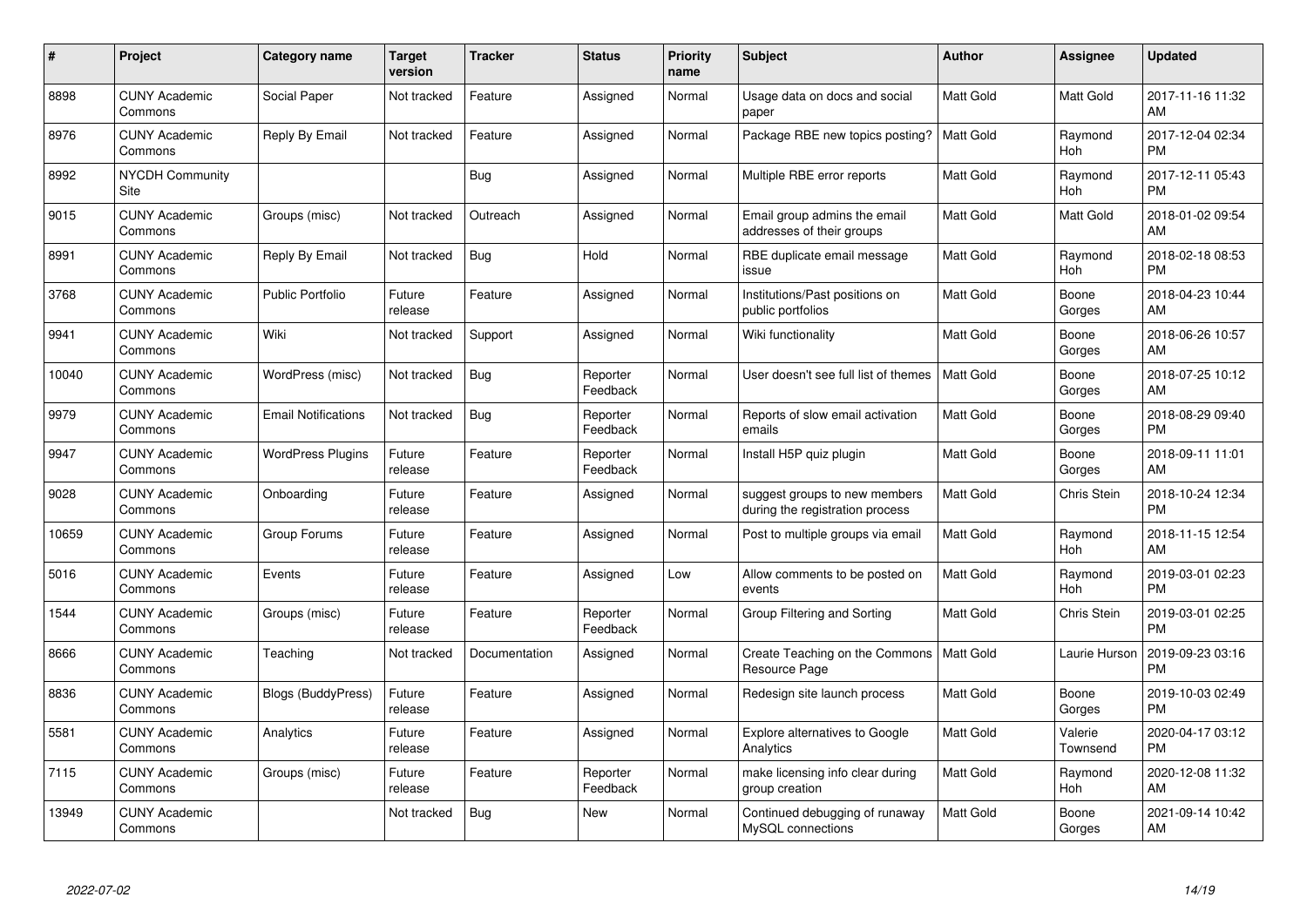| #     | <b>Project</b>                  | Category name              | <b>Target</b><br>version | <b>Tracker</b> | <b>Status</b> | <b>Priority</b><br>name | <b>Subject</b>                                                                                                                               | <b>Author</b>          | Assignee            | <b>Updated</b>                |
|-------|---------------------------------|----------------------------|--------------------------|----------------|---------------|-------------------------|----------------------------------------------------------------------------------------------------------------------------------------------|------------------------|---------------------|-------------------------------|
| 8900  | <b>CUNY Academic</b><br>Commons | Accessibility              | Future<br>release        | Feature        | Assigned      | Normal                  | Look into tools to enforce<br>accessibility in WP environment                                                                                | Matt Gold              | Boone<br>Gorges     | 2022-04-26 11:59<br>AM        |
| 8901  | <b>CUNY Academic</b><br>Commons | Accessibility              | Future<br>release        | Feature        | Assigned      | Normal                  | Theme analysis for accessibility                                                                                                             | <b>Matt Gold</b>       | Boone<br>Gorges     | 2022-04-26 11:59<br>AM        |
| 15604 | <b>CUNY Academic</b><br>Commons | <b>Email Notifications</b> | Future<br>release        | Feature        | Assigned      | Normal                  | <b>Restructure Commons Group</b><br>Digest Email Messages                                                                                    | <b>Matt Gold</b>       | Boone<br>Gorges     | 2022-05-26 10:45<br>AM        |
| 16307 | <b>CUNY Academic</b><br>Commons |                            |                          | Bug            | New           | Normal                  | Add brief messaging to<br>accept/decline group membership<br>requests                                                                        | <b>Matt Gold</b>       | Boone<br>Gorges     | 2022-06-27 06:13<br><b>PM</b> |
| 481   | <b>CUNY Academic</b><br>Commons | Groups (misc)              | Future<br>release        | Feature        | Assigned      | Normal                  | ability to archive inactive groups<br>and blogs                                                                                              | Michael Mandiberg      | Samantha<br>Raddatz | 2015-11-09 05:56<br><b>PM</b> |
| 9908  | <b>CUNY Academic</b><br>Commons |                            | Not tracked              | Feature        | New           | Normal                  | Is it possible to send email<br>updates to users (or an email<br>address not on the list) for only a<br>single page AFTER being<br>prompted? | <b>Michael Shields</b> | scott voth          | 2018-06-11 01:34<br><b>PM</b> |
| 3458  | <b>CUNY Academic</b><br>Commons | Groups (misc)              | Future<br>release        | Feature        | Assigned      | Normal                  | Filter Members of Group by<br>Campus                                                                                                         | Michael Smith          | Samantha<br>Raddatz | 2014-09-26 08:32<br><b>PM</b> |
| 2167  | <b>CUNY Academic</b><br>Commons | WordPress (misc)           | Future<br>release        | Bug            | Assigned      | Normal                  | <b>CAC-Livestream Plugin Issues</b>                                                                                                          | Michael Smith          | Dominic<br>Giglio   | 2015-01-02 03:06<br><b>PM</b> |
| 3506  | <b>CUNY Academic</b><br>Commons | Publicity                  | 1.7                      | Publicity      | <b>New</b>    | Normal                  | Prepare 1.7 email messaging                                                                                                                  | Micki Kaufman          | Micki<br>Kaufman    | 2014-10-01 12:36<br><b>PM</b> |
| 3509  | <b>CUNY Academic</b><br>Commons | Publicity                  | 1.7                      | Publicity      | New           | Normal                  | Create 1.7 digital signage imagery                                                                                                           | Micki Kaufman          | Marilyn<br>Weber    | 2014-10-01 12:40<br><b>PM</b> |
| 3511  | <b>CUNY Academic</b><br>Commons | Publicity                  | 1.7                      | Publicity      | Assigned      | Normal                  | Social media for 1.7                                                                                                                         | Micki Kaufman          | Sarah<br>Morgano    | 2014-10-14 03:32<br><b>PM</b> |
| 3510  | <b>CUNY Academic</b><br>Commons | Publicity                  | 1.7                      | Publicity      | Assigned      | Normal                  | Post on the News Blog re: 'My<br>Commons'                                                                                                    | Micki Kaufman          | Sarah<br>Morgano    | 2014-10-15 11:18<br>AM        |
| 2753  | <b>CUNY Academic</b><br>Commons | <b>Public Portfolio</b>    | Future<br>release        | Feature        | <b>New</b>    | Normal                  | Create actual actual tagification in<br>academic interests and other<br>fields                                                               | Micki Kaufman          | Boone<br>Gorges     | 2015-01-05 08:52<br><b>PM</b> |
| 2754  | <b>CUNY Academic</b><br>Commons | Design                     | Future<br>release        | Feature        | Assigned      | Normal                  | Determine strategy for CAC logo<br>handling in top header                                                                                    | Micki Kaufman          | Chris Stein         | 2015-01-05 08:53<br><b>PM</b> |
| 3475  | <b>CUNY Academic</b><br>Commons | Events                     | Future<br>release        | Feature        | Assigned      | Normal                  | Request to add plugin to<br>streamline room<br>booking/appointment booking                                                                   | Naomi Barrettara       | Boone<br>Gorges     | 2014-12-01 05:14<br><b>PM</b> |
| 9346  | <b>CUNY Academic</b><br>Commons | WordPress (misc)           | Not tracked              | Bug            | New           | Normal                  | Clone cetls.bmcc.cuny.edu for<br>development                                                                                                 | Owen Roberts           | Raymond<br>Hoh      | 2018-03-06 05:35<br><b>PM</b> |
| 6665  | <b>CUNY Academic</b><br>Commons |                            | Not tracked              | Publicity      | <b>New</b>    | Normal                  | Dead Link in 1.10 announcement<br>post                                                                                                       | Paige Dupont           | Stephen Real        | 2016-12-01 03:11<br><b>PM</b> |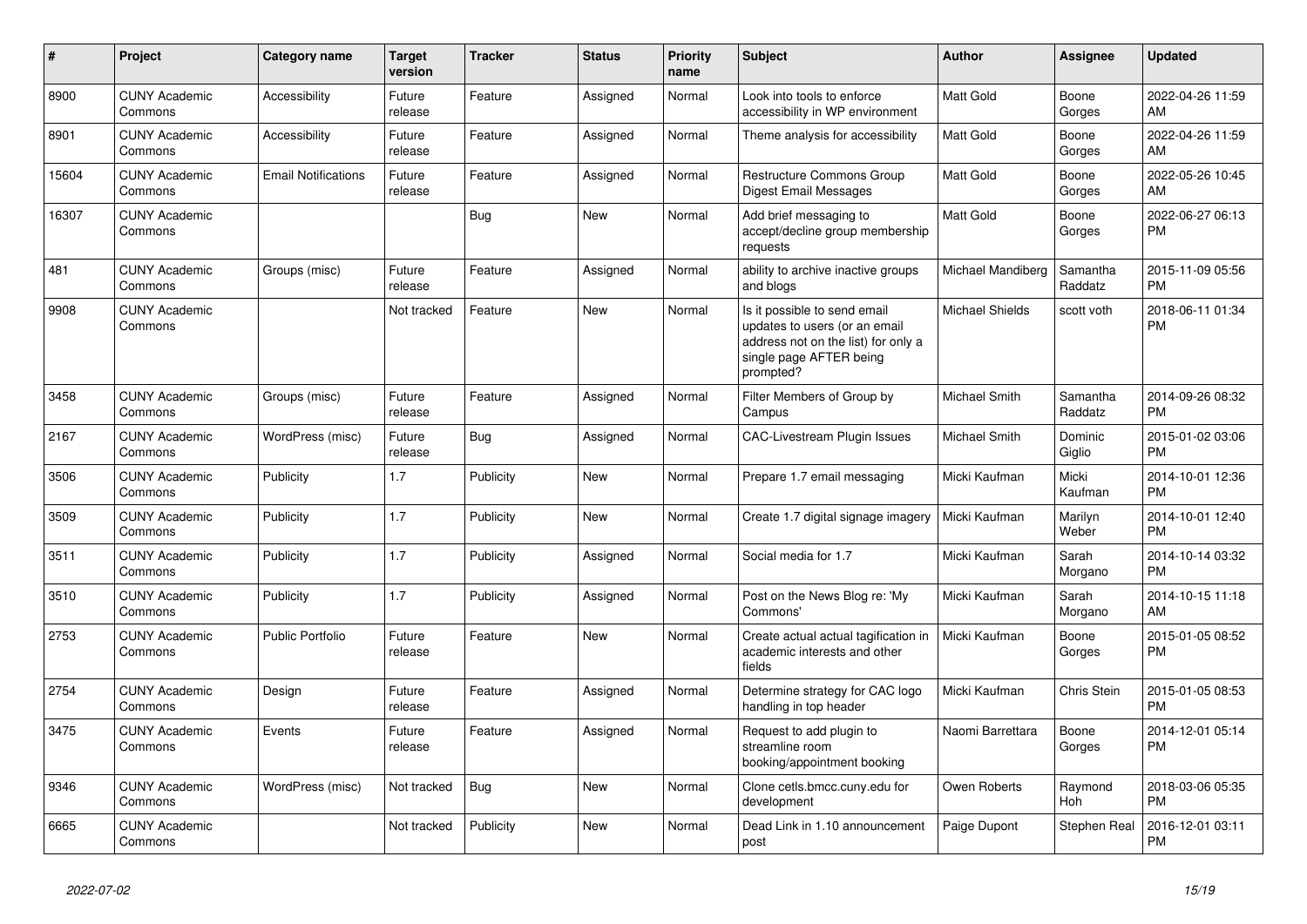| #     | Project                         | <b>Category name</b>     | <b>Target</b><br>version | <b>Tracker</b> | <b>Status</b>        | <b>Priority</b><br>name | <b>Subject</b>                                                                                  | <b>Author</b>           | Assignee            | <b>Updated</b>                |
|-------|---------------------------------|--------------------------|--------------------------|----------------|----------------------|-------------------------|-------------------------------------------------------------------------------------------------|-------------------------|---------------------|-------------------------------|
| 11449 | <b>CUNY Academic</b><br>Commons | WordPress - Media        | Not tracked              | Support        | Reporter<br>Feedback | Normal                  | Cloning Media Library for JITP<br>from Staging to Production Site                               | Patrick DeDauw          | Boone<br>Gorges     | 2019-05-13 12:00<br><b>PM</b> |
| 14483 | <b>CUNY Academic</b><br>Commons | WordPress - Media        | Not tracked              | Bug            | Reporter<br>Feedback | Normal                  | Wordpress PDF Embed Stopped<br>Working after JITP Media Clone                                   | Patrick DeDauw          | Boone<br>Gorges     | 2021-05-20 01:51<br><b>PM</b> |
| 8675  | <b>CUNY Academic</b><br>Commons | User Onboarding          | Future<br>release        | Bug            | Reporter<br>Feedback | Low                     | Add new User search screen calls<br>for the input of email address but<br>doesn't work with one | Paul Hebert             | Boone<br>Gorges     | 2017-10-11 11:17<br>AM        |
| 5183  | <b>CUNY Academic</b><br>Commons | Social Paper             | Future<br>release        | Design/UX      | <b>New</b>           | Normal                  | Creating a new paper when<br>viewing an existing paper                                          | Raffi<br>Khatchadourian | Samantha<br>Raddatz | 2016-02-02 12:09<br><b>PM</b> |
| 5182  | <b>CUNY Academic</b><br>Commons | Social Paper             | Future<br>release        | Design/UX      | <b>New</b>           | Normal                  | "Publishing" a private paper on<br>social paper?                                                | Raffi<br>Khatchadourian | Boone<br>Gorges     | 2016-10-13 04:12<br><b>PM</b> |
| 8498  | <b>CUNY Academic</b><br>Commons | <b>WordPress Plugins</b> | Future<br>release        | Feature        | <b>New</b>           | Low                     | <b>Gravity Forms Email Users</b>                                                                | Raffi<br>Khatchadourian | Matt Gold           | 2017-10-13 12:58<br><b>PM</b> |
| 9420  | <b>CUNY Academic</b><br>Commons | cuny.is                  | Not tracked              | Feature        | <b>New</b>           | Normal                  | Request for http://cuny.is/streams                                                              | Raffi<br>Khatchadourian | Marilyn<br>Weber    | 2018-04-02 10:08<br>AM        |
| 11077 | <b>CUNY Academic</b><br>Commons | Events                   | Not tracked              | Feature        | Reporter<br>Feedback | Normal                  | Show event category description<br>in event list view                                           | Raffi<br>Khatchadourian |                     | 2019-02-12 10:38<br><b>PM</b> |
| 14792 | <b>CUNY Academic</b><br>Commons |                          |                          | Bug            | New                  | Normal                  | Inconsistent email notifications<br>from gravity forms                                          | Raffi<br>Khatchadourian |                     | 2021-10-04 01:50<br><b>PM</b> |
| 15242 | <b>CUNY Academic</b><br>Commons | Performance              | Not tracked              | Bug            | Reporter<br>Feedback | Normal                  | Slugist site                                                                                    | Raffi<br>Khatchadourian | Boone<br>Gorges     | 2022-02-07 11:14<br>AM        |
| 15516 | <b>CUNY Academic</b><br>Commons | <b>WordPress Plugins</b> |                          | Bug            | Reporter<br>Feedback | Normal                  | Can't publish or save draft of post<br>on wordpress.com                                         | Raffi<br>Khatchadourian | Raymond<br>Hoh      | 2022-03-02 05:52<br><b>PM</b> |
| 16290 | <b>CUNY Academic</b><br>Commons |                          |                          | Feature        | Reporter<br>Feedback | Normal                  | Add Table Of Contents Block<br>plug-in                                                          | Raffi<br>Khatchadourian |                     | 2022-06-24 10:26<br>AM        |
| 16294 | <b>CUNY Academic</b><br>Commons |                          |                          | <b>Bug</b>     | <b>New</b>           | Urgent                  | CAC is down                                                                                     | Raffi<br>Khatchadourian |                     | 2022-06-27 02:00<br><b>PM</b> |
| 16314 | <b>CUNY Academic</b><br>Commons | <b>WordPress Plugins</b> |                          | Feature        | New                  | Normal                  | Install Multicollab plug-in?                                                                    | Raffi<br>Khatchadourian |                     | 2022-06-29 03:44<br><b>PM</b> |
| 3691  | <b>CUNY Academic</b><br>Commons | <b>WordPress Plugins</b> | Future<br>release        | Bug            | <b>New</b>           | Normal                  | <b>WPMU Domain Mapping</b><br>Debugging on cdev                                                 | Raymond Hoh             | Matt Gold           | 2014-12-12 09:04<br>AM        |
| 3939  | <b>CUNY Academic</b><br>Commons | <b>WordPress Plugins</b> | Future<br>release        | Bug            | Hold                 | Normal                  | Activity stream support for<br>Co-Authors Plus plugin                                           | Raymond Hoh             | Raymond<br>Hoh      | 2015-11-09 06:13<br><b>PM</b> |
| 14496 | <b>CUNY Academic</b><br>Commons | Domain Mapping           | Future<br>release        | <b>Bug</b>     | <b>New</b>           | Normal                  | Mapped domain SSO uses<br>third-party cookies                                                   | Raymond Hoh             | Raymond<br>Hoh      | 2021-05-24 04:03<br><b>PM</b> |
| 14908 | <b>CUNY Academic</b><br>Commons | Performance              |                          | <b>Bug</b>     | <b>New</b>           | Normal                  | Stale object cache on cdev                                                                      | Raymond Hoh             | Boone<br>Gorges     | 2021-12-07 09:45<br>AM        |
| 11243 | <b>CUNY Academic</b><br>Commons | BuddyPress (misc)        | Future<br>release        | <b>Bug</b>     | <b>New</b>           | Normal                  | Audit bp-custom.php                                                                             | Raymond Hoh             | Raymond<br>Hoh      | 2022-04-26 11:59<br>AM        |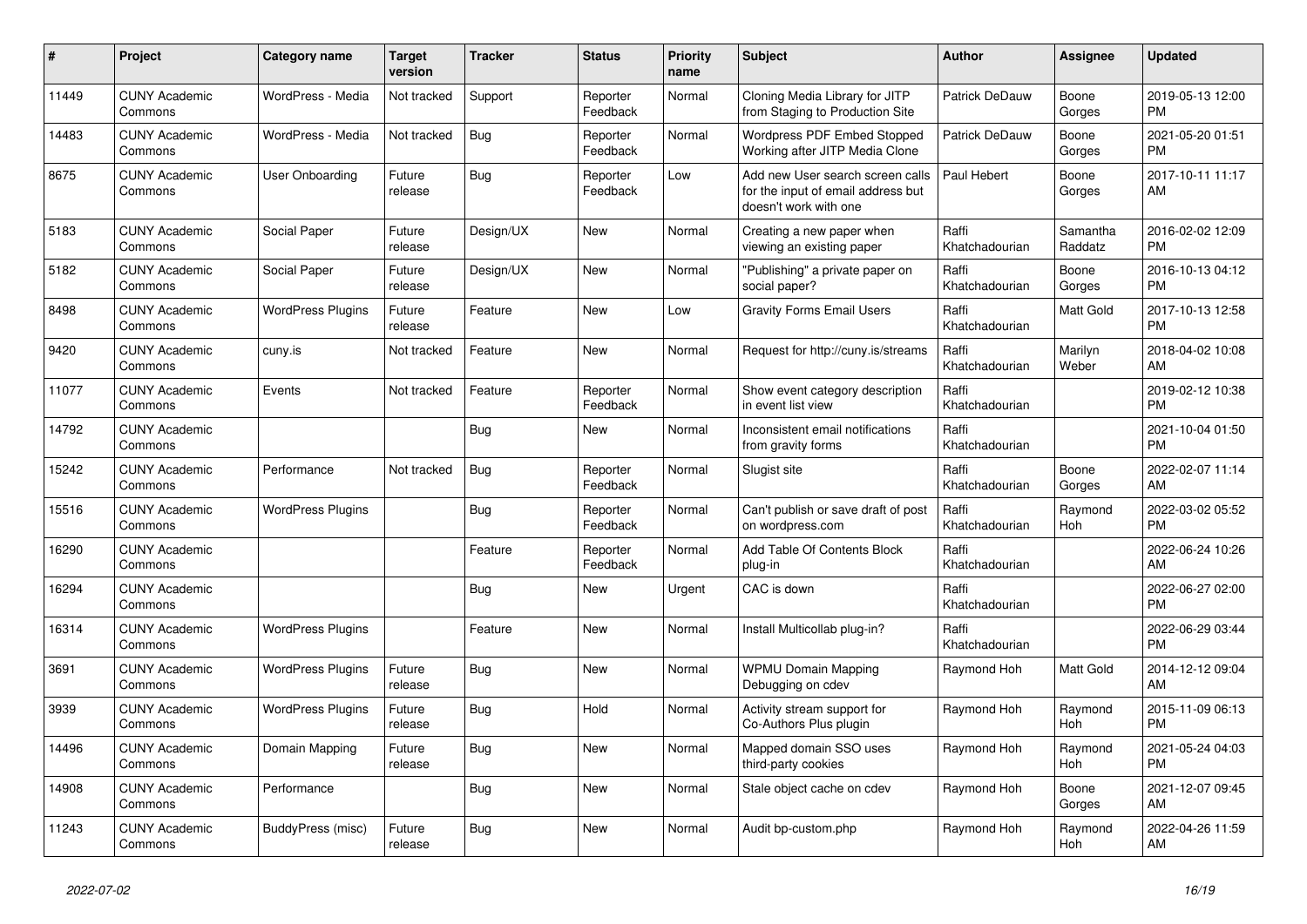| #     | Project                         | <b>Category name</b>     | <b>Target</b><br>version | <b>Tracker</b> | <b>Status</b>        | <b>Priority</b><br>name | <b>Subject</b>                                                  | <b>Author</b>    | Assignee              | <b>Updated</b>                |
|-------|---------------------------------|--------------------------|--------------------------|----------------|----------------------|-------------------------|-----------------------------------------------------------------|------------------|-----------------------|-------------------------------|
| 16177 | <b>CUNY Academic</b><br>Commons | Reply By Email           |                          | Bug            | <b>New</b>           | Normal                  | Switch to Inbound mode for RBE                                  | Raymond Hoh      | Raymond<br><b>Hoh</b> | 2022-05-30 04:32<br><b>PM</b> |
| 16255 | <b>CUNY Academic</b><br>Commons | WordPress (misc)         |                          | <b>Bug</b>     | New                  | Normal                  | Need to define 'MULTISITE'<br>constant in wp-config.php         | Raymond Hoh      |                       | 2022-06-19 09:31<br>AM        |
| 16319 | <b>CUNY Academic</b><br>Commons | <b>WordPress Plugins</b> | 2.0.3                    | <b>Bug</b>     | <b>New</b>           | Normal                  | <b>Request for Events Calendar Pro</b><br>5.14.2 update         | Raymond Hoh      | Raymond<br>Hoh        | 2022-07-01 04:16<br><b>PM</b> |
| 14983 | <b>CUNY Academic</b><br>Commons | WordPress (misc)         | Not tracked              | Support        | Reporter<br>Feedback | Normal                  | "Read More" tag not working                                     | Rebecca Krisel   | Raymond<br>Hoh        | 2021-11-23 01:17<br><b>PM</b> |
| 58    | <b>CUNY Academic</b><br>Commons | BuddyPress (misc)        | Future<br>release        | Feature        | Assigned             | Low                     | Make member search sortable by<br>last name                     | Roberta Brody    | Boone<br>Gorges       | 2010-08-26 02:38<br><b>PM</b> |
| 4222  | <b>CUNY Academic</b><br>Commons | User Experience          | Future<br>release        | Design/UX      | <b>New</b>           | Normal                  | Add information to 'Delete<br>Account' page                     | Samantha Raddatz | scott voth            | 2015-06-26 11:35<br>AM        |
| 4221  | <b>CUNY Academic</b><br>Commons | Group Forums             | Future<br>release        | Design/UX      | Assigned             | Normal                  | Add 'Number of Posts' display<br>option to Forum page           | Samantha Raddatz | Samantha<br>Raddatz   | 2015-06-26 02:21<br><b>PM</b> |
| 4225  | <b>CUNY Academic</b><br>Commons | <b>DiRT</b> Integration  | Future<br>release        | Design/UX      | <b>New</b>           | Normal                  | Add information to DIRT page (in<br>Create a Group)             | Samantha Raddatz | Matt Gold             | 2015-06-26 03:14<br><b>PM</b> |
| 4253  | <b>CUNY Academic</b><br>Commons | <b>Public Portfolio</b>  | Future<br>release        | Design/UX      | New                  | Normal                  | Encourage users to add portfolio<br>content                     | Samantha Raddatz | Samantha<br>Raddatz   | 2015-07-07 11:32<br>AM        |
| 4226  | <b>CUNY Academic</b><br>Commons | <b>BuddyPress Docs</b>   | Future<br>release        | Design/UX      | New                  | Normal                  | Add option to connect a Doc with<br>a Group                     | Samantha Raddatz | Samantha<br>Raddatz   | 2015-09-09 04:08<br><b>PM</b> |
| 4592  | <b>CUNY Academic</b><br>Commons | Events                   | Future<br>release        | Design/UX      | New                  | Normal                  | Event Creation - Venue Dropdown<br>Slow                         | Samantha Raddatz | Boone<br>Gorges       | 2015-09-14 04:56<br><b>PM</b> |
| 4622  | <b>CUNY Academic</b><br>Commons | <b>Public Portfolio</b>  | Future<br>release        | Design/UX      | New                  | Normal                  | <b>Profile Visibility Settings</b>                              | Samantha Raddatz | Samantha<br>Raddatz   | 2015-09-21 12:18<br><b>PM</b> |
| 5298  | <b>CUNY Academic</b><br>Commons |                          | Not tracked              | Publicity      | New                  | Normal                  | Survey Pop-Up Text                                              | Samantha Raddatz | Samantha<br>Raddatz   | 2016-03-22 12:27<br><b>PM</b> |
| 585   | <b>CUNY Academic</b><br>Commons | Group Forums             | Future<br>release        | Feature        | Assigned             | Normal                  | Merge Forum Topics                                              | Sarah Morgano    | Boone<br>Gorges       | 2011-07-06 04:11<br><b>PM</b> |
| 1888  | <b>CUNY Academic</b><br>Commons | Home Page                | Future<br>release        | Feature        | Assigned             | Normal                  | Refactor BP MPO Activity Filter to<br>support proper pagination | Sarah Morgano    | Boone<br>Gorges       | 2014-05-01 07:11<br><b>PM</b> |
| 5826  | <b>CUNY Academic</b><br>Commons | <b>WordPress Plugins</b> | Future<br>release        | Support        | Reporter<br>Feedback | Normal                  | <b>Remove Subscription Options</b><br>plugin from directory     | Sarah Morgano    | Sarah<br>Morgano      | 2016-10-21 04:14<br><b>PM</b> |
| 3492  | <b>CUNY Academic</b><br>Commons | <b>WordPress Themes</b>  | Future<br>release        | Support        | Assigned             | Normal                  | Add CBOX theme to the<br>Commons                                | scott voth       | Raymond<br>Hoh        | 2014-10-08 05:55<br><b>PM</b> |
| 4535  | <b>CUNY Academic</b><br>Commons | My Commons               | Future<br>release        | Bug            | New                  | Low                     | My Commons filter issue                                         | scott voth       | Raymond<br>Hoh        | 2015-09-01 11:17<br>AM        |
| 519   | <b>CUNY Academic</b><br>Commons | <b>BuddyPress Docs</b>   | Future<br>release        | Feature        | Assigned             | Low                     | TOC for individual docs - for new<br>BP "wiki-like" plugin      | scott voth       | Boone<br>Gorges       | 2015-11-09 05:54<br>PM        |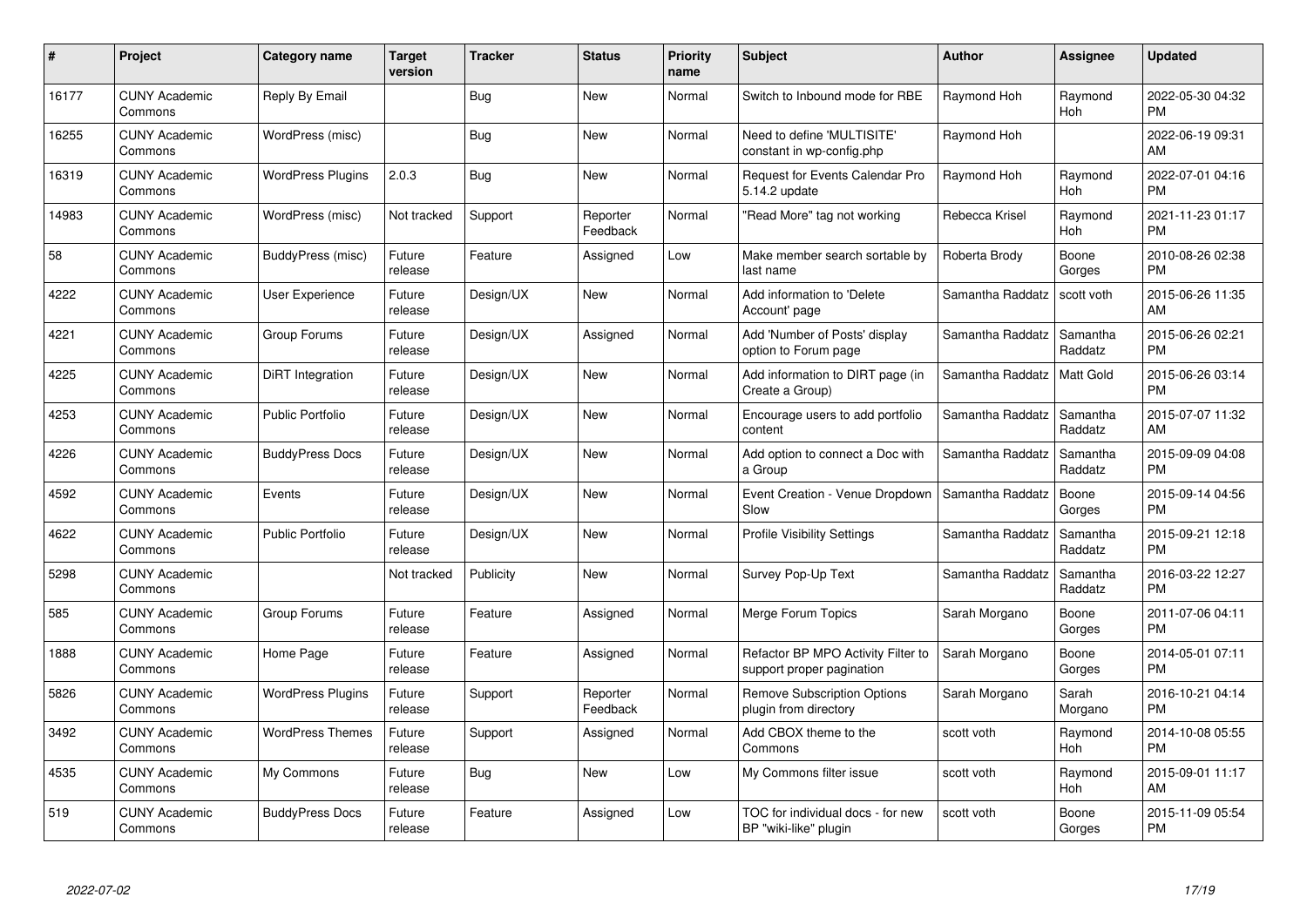| #     | Project                         | <b>Category name</b>     | <b>Target</b><br>version | <b>Tracker</b> | <b>Status</b>        | <b>Priority</b><br>name | Subject                                                                              | Author     | <b>Assignee</b>    | <b>Updated</b>                |
|-------|---------------------------------|--------------------------|--------------------------|----------------|----------------------|-------------------------|--------------------------------------------------------------------------------------|------------|--------------------|-------------------------------|
| 4438  | <b>CUNY Academic</b><br>Commons | Events                   | Future<br>release        | Bug            | Assigned             | Normal                  | Events Calendar - Export<br><b>Recurring Events</b>                                  | scott voth | Daniel Jones       | 2016-05-23 04:25<br><b>PM</b> |
| 5827  | <b>CUNY Academic</b><br>Commons | <b>Public Portfolio</b>  | Future<br>release        | Bug            | Assigned             | Normal                  | Academic Interests square bracket   scott voth<br>links not working                  |            | Chris Stein        | 2016-08-11 11:59<br><b>PM</b> |
| 9515  | <b>CUNY Academic</b><br>Commons | <b>WordPress Plugins</b> | Not tracked              | Bug            | Reporter<br>Feedback | Normal                  | Text to Speech plugin - "More<br>Slowly" checkbox not working                        | scott voth | Boone<br>Gorges    | 2018-06-13 02:26<br><b>PM</b> |
| 10839 | <b>CUNY Academic</b><br>Commons | About page               | Not tracked              | Support        | New                  | Normal                  | <b>Mission Statement Needs</b><br>Revision                                           | scott voth | Matt Gold          | 2018-12-26 10:58<br>AM        |
| 10982 | <b>CUNY Academic</b><br>Commons | Domain Mapping           | Not tracked              | Support        | Reporter<br>Feedback | Normal                  | <b>CNAME</b> question                                                                | scott voth |                    | 2019-01-22 04:29<br><b>PM</b> |
| 11386 | <b>CUNY Academic</b><br>Commons | WordPress - Media        | Not tracked              | Support        | Reporter<br>Feedback | Normal                  | disappearing images                                                                  | scott voth | Boone<br>Gorges    | 2019-05-14 10:32<br>AM        |
| 11393 | <b>CUNY Academic</b><br>Commons |                          | Not tracked              | Publicity      | <b>New</b>           | Normal                  | After 1.15 release, ceate a hero<br>slide and post about adding a site<br>to a group | scott voth | Patrick<br>Sweeney | 2019-05-14 10:32<br>AM        |
| 11496 | <b>CUNY Academic</b><br>Commons | <b>Public Portfolio</b>  | 1.15.2                   | Support        | <b>New</b>           | Normal                  | Replace Twitter Icon on Member<br>Portfolio page                                     | scott voth | Boone<br>Gorges    | 2019-06-06 01:03<br><b>PM</b> |
| 11531 | <b>CUNY Academic</b><br>Commons | Events                   | Future<br>release        | Feature        | <b>New</b>           | Normal                  | Main Events calendar should<br>include non-public events that<br>user has access to  | scott voth | Boone<br>Gorges    | 2019-06-11 10:00<br>AM        |
| 11493 | <b>CUNY Academic</b><br>Commons | Domain Mapping           | Not tracked              | Support        | Reporter<br>Feedback | Normal                  | Domain Mapping Request - Talia<br>Schaffer                                           | scott voth | Matt Gold          | 2019-08-06 08:39<br>AM        |
| 11788 | <b>CUNY Academic</b><br>Commons | <b>WordPress Plugins</b> | Future<br>release        | Support        | Reporter<br>Feedback | Normal                  | Plugin Request - Browse Aloud                                                        | scott voth |                    | 2019-09-24 08:42<br>AM        |
| 11860 | <b>CUNY Academic</b><br>Commons | Registration             | Future<br>release        | Feature        | <b>New</b>           | Normal                  | Ensure Students Are Aware They<br>Can Use Aliases At Registration                    | scott voth |                    | 2019-09-24 08:46<br>AM        |
| 12247 | <b>CUNY Academic</b><br>Commons | Publicity                | Not tracked              | Support        | <b>New</b>           | Normal                  | Screenshot of First Commons<br>Homepage                                              | scott voth | scott voth         | 2020-01-14 12:08<br><b>PM</b> |
| 12392 | <b>CUNY Academic</b><br>Commons | Help/Codex               | Not tracked              | Documentation  | <b>New</b>           | Normal                  | <b>Updates to Common Commons</b><br>Questions on Help Page                           | scott voth | Margaret<br>Galvan | 2020-02-11 10:53<br>AM        |
| 12573 | <b>CUNY Academic</b><br>Commons | <b>WordPress Plugins</b> | Future<br>release        | Bug            | New                  | Normal                  | <b>CommentPress Core Issues</b>                                                      | scott voth |                    | 2020-03-24 04:32<br><b>PM</b> |
| 10354 | <b>CUNY Academic</b><br>Commons | <b>Public Portfolio</b>  | Future<br>release        | Feature        | <b>New</b>           | Normal                  | Opt out of Having a Profile Page                                                     | scott voth | Chris Stein        | 2020-05-12 10:43<br>AM        |
| 14113 | <b>CUNY Academic</b><br>Commons | WordPress (misc)         | Future<br>release        | Bug            | Hold                 | Normal                  | Block Editor Not Working on this<br>page - Json error                                | scott voth | Boone<br>Gorges    | 2021-03-05 11:01<br>AM        |
| 14394 | <b>CUNY Academic</b><br>Commons |                          | Not tracked              | Feature        | New                  | Normal                  | Commons News Site - redesign                                                         | scott voth | scott voth         | 2021-09-14 10:46<br>AM        |
| 10226 | <b>CUNY Academic</b><br>Commons | Courses                  | Future<br>release        | Feature        | New                  | Normal                  | Add "My Courses" to drop down<br>list                                                | scott voth | Boone<br>Gorges    | 2021-11-19 12:42<br><b>PM</b> |